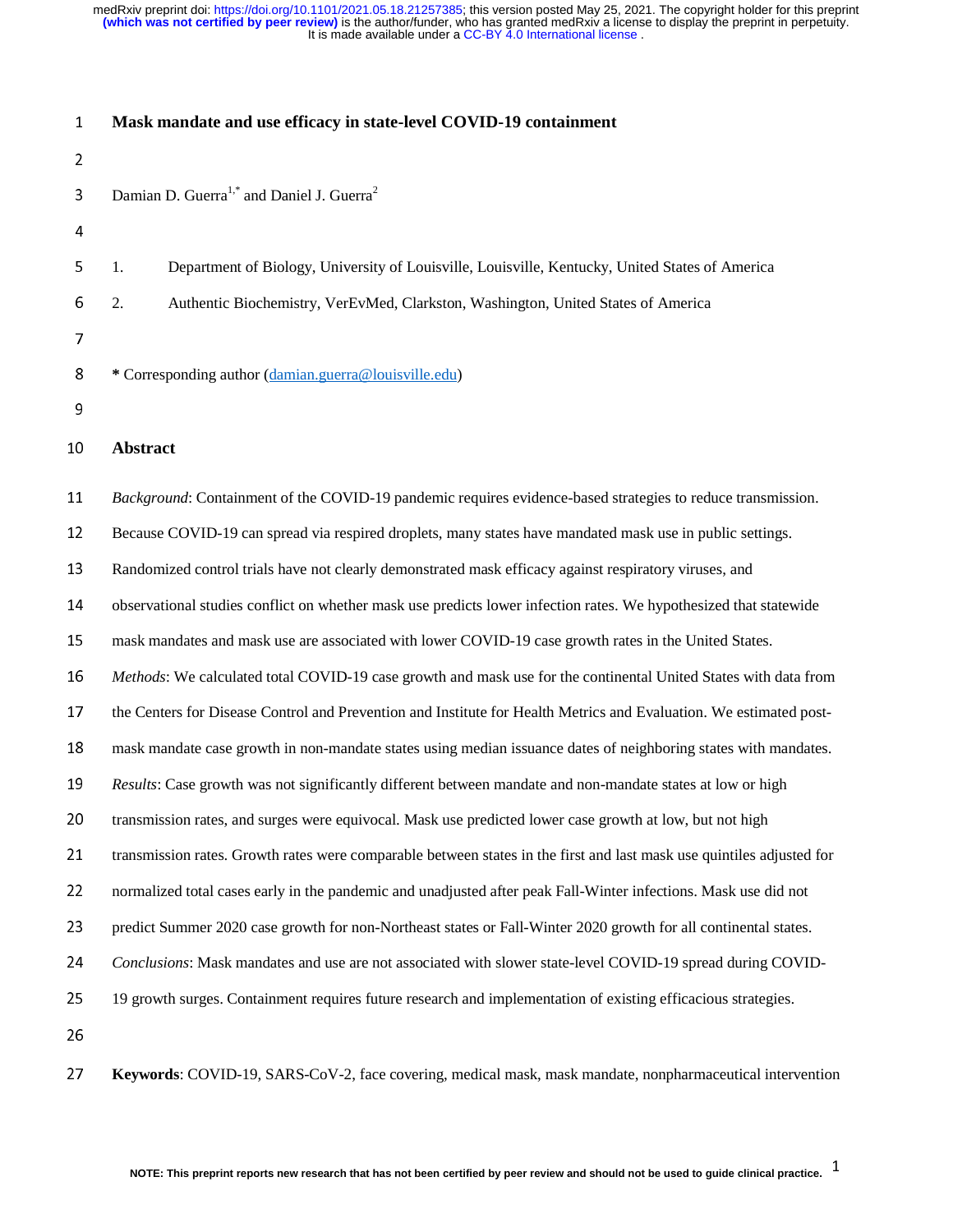28 **Introduction**<br>29 Since being linke<br>30 socioeconomic u<br>31 and smell being of<br>32 associated with s 29 Since being linked to SARS-CoV-2 in early 2020, COVID-19 has increased mortality and induced<br>20 socioeconomic upheaval worldwide [1]. Typical COVID-19 symptoms mirror influenza, with loss<br>21 and smell being differential socioeconomic upheaval worldwide [1]. Typical COVID-19 symptoms mirror influenza, with loss of taste<br>and smell being differential indicators [2]. Age, obesity, cardiovascular disease, and diabetes are<br>associated with sever 31 and smell being differential indicators [2]. Age, obesity, cardiovascular disease, and diabetes are<br>32 associated with severe COVID-19 symptoms (e.g., pneumonia, blood clots, cytokine storm) and l<br>33 higher risks of hos 32 associated with severe COVID-19 symptoms (e.g., pneumonia, blood clots, cytokine storm) and hence<br>33 higher risks of hospitalization and death [3, 4]. Given the incidence of comorbidities, evidence-based<br>34 containment 33 higher risks of hospitalization and death [3, 4]. Given the incidence of comorbidities, evidence-based<br>34 containment strategies are warranted. Respired droplets and aerosols containing SARS-CoV-2 are<br>35 intuitively lik 34 containment strategies are warranted. Respired droplets and aerosols containing SARS-CoV-2 are<br>35 intuitively likely modes of community transmission [5]. To reduce COVID-19 spread, government<br>36 issued mandates to wear 35 intuitively likely modes of community transmission [5]. To reduce COVID-19 spread, governments have<br>36 issued mandates to wear medical masks or cloth face coverings (henceforth *masks*) in public settings. 40<br>37 of the 36 issued mandates to wear medical masks or cloth face coverings (henceforth *masks*) in public settings. 40<br>37 of the United States have issued mask mandates since April 2020. Mask mandates have limited precedent<br>38 makin 37 of the United States have issued mask mandates since April 2020. Mask mandates have limited precedent,<br>38 making efficacy unclear. Therefore, our first objective was to evaluate the efficacy of mask mandates in<br>39 atten

making efficacy unclear. Therefore, our first objective was to evaluate the efficacy of mask mandates in<br>attenuating COVID-19 case growth at the state level.<br>40<br>Prior studies have conflicted on whether masks reduce SARS-Co 39 attenuating COVID-19 case growth at the state level.<br>40<br>41 Prior studies have conflicted on whether masks reduce<br>42 Roosevelt crew, reported mask use was lower among<br>43 infections for 47.9% of patrons of two hair stylis  $41$ <br> $42$ <br> $43$ <br> $44$ Prior studies have conflicted on whether masks reduce SARS-CoV-2 transmission. For USS Theodore<br>
Roosevelt crew, reported mask use was lower among COVID-19 cases (56% vs. 81%) [2]. There were<br>
infections for 47.9% of patro Roosevelt crew, reported mask use was lower among COVID-19 cases (56% vs. 81%) [2]. There were no<br>antifections for 47.9% of patrons of two hair stylists with COVID-19 with universal masking [6], but PCR<br>tests were not obta infections for 47.9% of patrons of two hair stylists with COVID-19 with universal masking [6], but PCR<br>
tests were not obtained for the other 52.1% of patrons [6], and first wave COVID-19 hospitalizations wer<br>
no higher in tests were not obtained for the other 52.1% of patrons [6], and first wave COVID-19 hospitalizations were<br>no higher in public schools (high density with minimal masking) than elsewhere in Sweden [7]. A<br>randomized controlle no higher in public schools (high density with minimal masking) than elsewhere in Sweden [7]. A<br>
46 randomized controlled trial (RCT) of Danish volunteers found no protective benefit of medical ma<br>
47 against COVID-19 infe randomized controlled trial (RCT) of Danish volunteers found no protective benefit of medical masks<br>against COVID-19 infection [8]. In RCTs before COVID-19, viral infections were more common for<br>Vietnamese clinicians with against COVID-19 infection [8]. In RCTs before COVID-19, viral infections were more common for<br>
48 Vietnamese clinicians with cloth masks than medical or no masks (which were indistinguishable from<br>
49 each other) [9], and Vietnamese clinicians with cloth masks than medical or no masks (which were indistinguishable from<br>each other) [9], and N-95 respirators (but not medical masks) protected Beijing clinicians from bacteria<br>and viral diseases each other) [9], and N-95 respirators (but not medical masks) protected Beijing clinicians from bacterial<br>and viral diseases compared to no masks [10]. To be sure, mask use compliance in RCTs is not always<br>clear [11]. Mask 50 and viral diseases compared to no masks [10]. To be sure, mask use compliance in RCTs is not always<br>51 clear [11]. Mask use was 10% and 33% for Beijing households with and without intrahousehold COVI<br>52 19 transmission, 51 clear [11]. Mask use was 10% and 33% for Beijing households with and without intrahousehold COVID-<br>52 19 transmission, respectively [12]. This suggests greater mask use may reduce COVID-19 spread. Hence, 52 19 transmission, respectively [12]. This suggests greater mask use may reduce COVID-19 spread. Hence,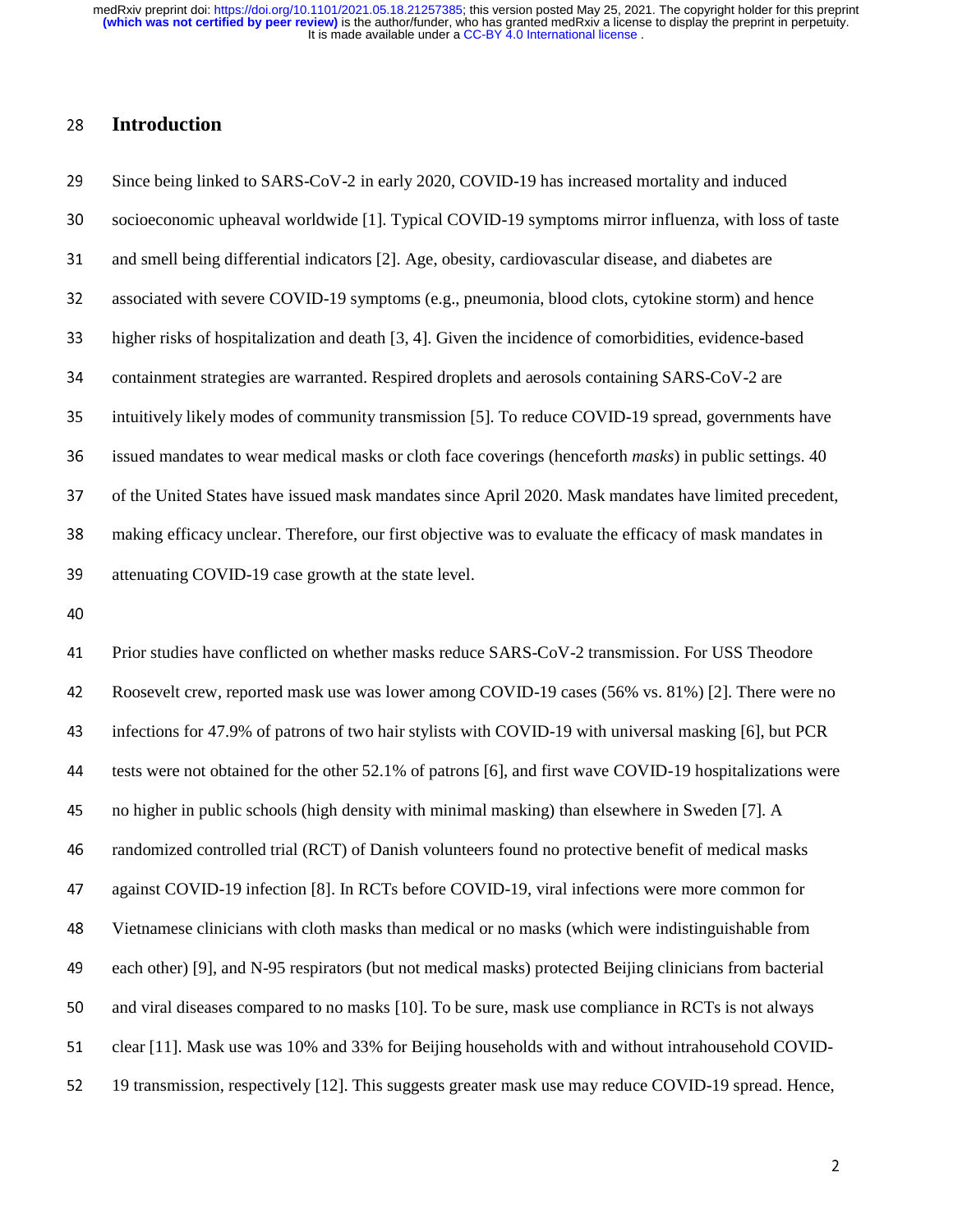53 our second objective was to assess whether COVID-19 case growth is negatively associated with mask<br>54 use.<br>55 Earlier studies have not compared COVID-19 case growth rates in states with and without mandates, an<br>57 effec 54 use.<br>55<br>56 Earli<br>57 effec<br>58 mano 56<br>57<br>58<br>59 Earlier studies have not compared COVID-19 case growth rates in states with and without mandates, and<br>
effects of compliance (proportion of people masked) are not clear. We assessed if statewide mask<br>
mandates and complian E57 effects of compliance (proportion of people masked) are not clear. We assessed if statewide mask<br>mandates and compliance predict (and thus potentially decrease) statewide COVID-19 growth rate<br>1 June 2020, when test cap mandates and compliance predict (and thus potentially decrease) statewide COVID-19 growth rates after<br>
1 June 2020, when test capacity reached a threshold for minimal contact tracing [13]. We found little to<br>
1 Tune 2020, 1 June 2020, when test capacity reached a threshold for minimal contact tracing [13]. We found little to<br>
no association between COVID-19 case growth and mask mandates or mask use at the state level. These<br>
findings sugges 60 no association between COVID-19 case growth and mask mandates or mask use at the state level. These<br>61 findings suggest that statewide mandates and enhanced mask use did not detectably slow COVID-19<br>62 spread. We conclu findings suggest that statewide mandates and enhanced mask use did not detectably slow COVID-19<br>spread. We conclude by affirming the need for evidence-based strategies to minimize COVID-19 rela<br>morbidity and mortality and 62 spread. We conclude by affirming the need for evidence-based strategies to minimize COVID-19 related<br>63 morbidity and mortality and briefly discussing mechanisms of spread.<br>64 **Materials and methods**<br>66 Data Sources and

63 morbidity and mortality and briefly discussing mechanisms of spread.<br>64 **Materials and methods**<br>66 Data Sources and Terms<br>67 We obtained total COVID-19 cases up to 6 March 2021 for the 50 Uni 65<br>66<br>67<br>68 **Materials and methods**<br>66 *Data Sources and Terms*<br>67 We obtained total COVID-19<br>68 Disease Control and Prevention<br>69 by the Council of State and To 66 *Data Sources and Terms*  We obtained total COVID-19 cases up to 6 March 2021 for the 50 United States from the Centers for<br>
Disease Control and Prevention (CDC) [14]. Total cases include confirmed and probable cases as defi<br>
by the Council of Stat Disease Control and Prevention (CDC) [14]. Total cases include confirmed and probable cases as defined<br>by the Council of State and Territorial Epidemiologists. Briefly, confirmed cases require PCR<br>amplification of SARS-CoV 69 by the Council of State and Territorial Epidemiologists. Briefly, confirmed cases require PCR<br>
70 amplification of SARS-CoV-2 RNA from a patient specimen. Probable cases require one of th<br>
71 following: clinical and epi 20 amplification of SARS-CoV-2 RNA from a patient specimen. Probable cases require one of the<br>
21 following: clinical and epidemiologic evidence, clinical or epidemiologic evidence supported by<br>
22 19 antigen detection in 19 following: clinical and epidemiologic evidence, clinical or epidemiologic evidence supported by COVID-<br>
19 antigen detection in respiratory specimens, or vital records listing COVID-19 as contributing to death.<br>
173 Sta 19 antigen detection in respiratory specimens, or vital records listing COVID-19 as contributing to death.<br>
173 Statewide mask mandates were emergency executive public health orders that require nose and mouth<br>
174 coverin 373 Statewide mask mandates were emergency executive public health orders that require nose and mouth<br>
74 coverings in public settings (including but not limited to retail locations) in more than 50% of counties<br>
75 within 74 coverings in public settings (including but not limited to retail locations) in more than 50% of counties<br>
75 within a state [15, 16]. Mandate issuance dates were obtained from state health departments and press<br>
76 rel vithin a state [15, 16]. Mandate issuance dates were obtained from state health departments and press<br>releases. Early and late mandates were issued before and after 2 August 2020, respectively. Non-mand<br>states did not have 76 releases. Early and late mandates were issued before and after 2 August 2020, respectively. Non-mandate states did not have statewide orders as of 6 March 2021. 77 states did not have statewide orders as of 6 March 2021.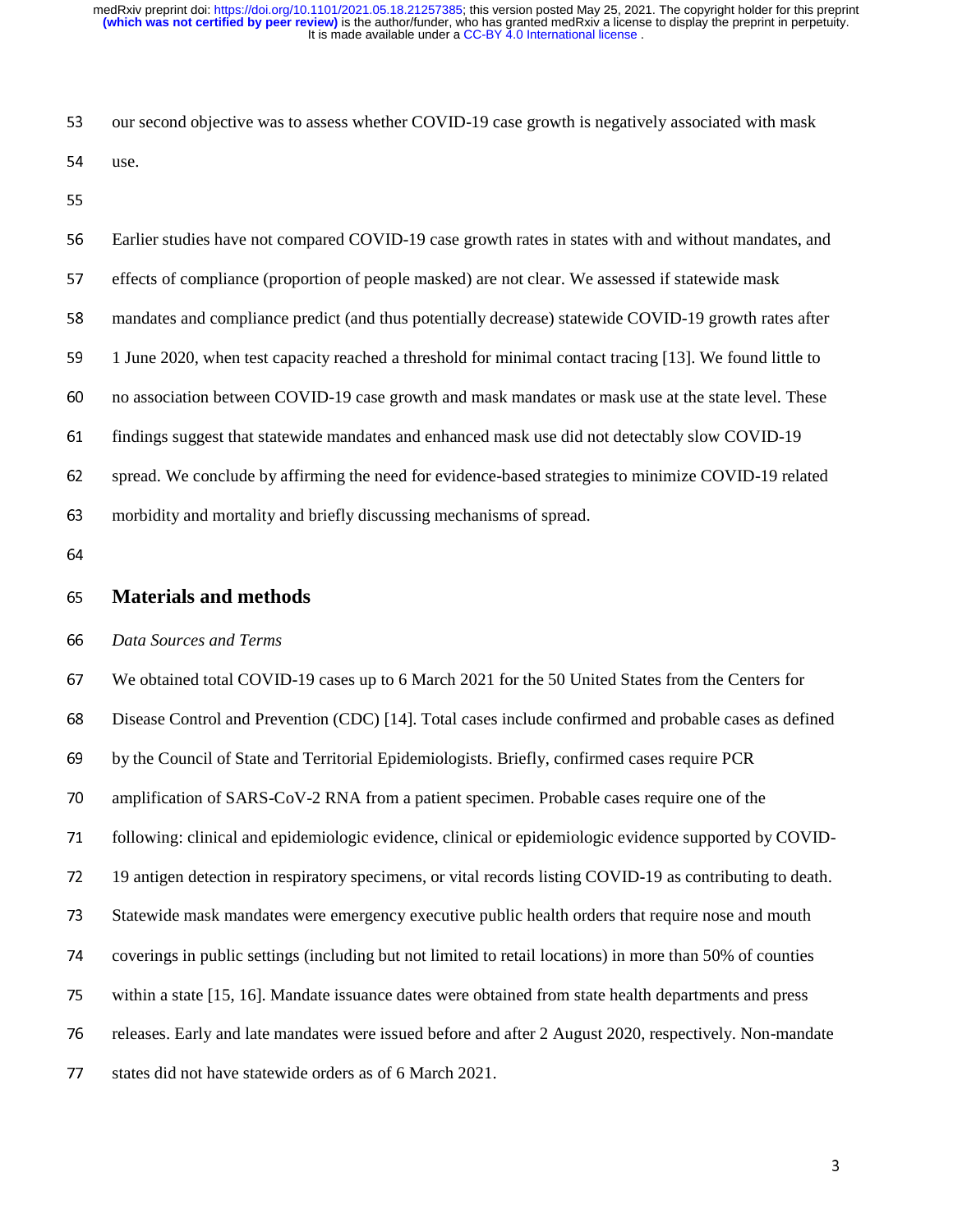| 78     | Mask use is defined as the percentage of people who always wear masks in public settings. We assessed                                                                        |
|--------|------------------------------------------------------------------------------------------------------------------------------------------------------------------------------|
| 79     | mask use with the University of Washington Institute for Health Metrics and Evaluation (IHME) COVID-                                                                         |
| 80     | 19 model site [17], which estimates mask wearing from Premise, the Facebook Global Symptom Survey                                                                            |
| 81     | (University of Maryland), the Kaiser Family Foundation, and the YouGov Behavior Tracker Survey.                                                                              |
| 82     | To identify regional patterns of COVID-19 case growth, we grouped states into five categories: Northeast                                                                     |
| 83     | (Connecticut, Delaware, Massachusetts, Maryland, Maine, New Hampshire, New Jersey, New York,                                                                                 |
| 84     | Pennsylvania, Rhode Island, and Vermont); Midwest (Illinois, Indiana, Iowa, Kentucky, Kansas,                                                                                |
| 85     | Michigan, Minnesota, Missouri, Ohio, West Virginia, Wisconsin); Mountains-Plains (Colorado, Idaho,                                                                           |
| 86     | Montana, Nebraska, New Mexico, North Dakota, Oklahoma, South Dakota, Utah, Wyoming); South                                                                                   |
| 87     | (Alabama, Arkansas, Florida, Georgia, Louisiana, Mississippi, North Carolina, South Carolina,                                                                                |
| 88     | Tennessee, Texas, Virginia); and Pacific (Alaska, Arizona, California, Hawaii, Nevada, Oregon,                                                                               |
| 89     | Washington).                                                                                                                                                                 |
| 90     |                                                                                                                                                                              |
| 91     | <b>Parameter Derivation</b>                                                                                                                                                  |
| 92     | We calculated COVID-19 case parameters from total cases per 100,000 state residents (normalized total                                                                        |
| $\sim$ | $\ldots$ . We half a $\Lambda$ is $\mathfrak{A}$ Table $\Lambda$ , if $\Lambda$ is a set of the set of $\Lambda$ $\Lambda$ and $\Lambda$ and $\Lambda$ is a set of $\Lambda$ |

## 89 Washington).<br>90<br>91 *Parameter De*<br>92 We calculated<br>93 cases; **Works** 91<br>92<br>93<br>94

\n- 91 *Parameter Derivation*
\n- 92 We calculated COVID-19 cas cases; Worksheet A in S1 Ta
\n- 94 we used logarithmic transform
\n- 95 
$$
\frac{case\ growth}{day} = 100 * (\ln \frac{C_x}{C_{x-1}})
$$
\n

92 We calculated COVID-19 case parameters from total cases per 100,000 state residents (normalized total<br>
93 cases; **Worksheet A in S1 Table**). As infectious diseases such as COVID-19 exhibit exponential growth<br>
94 we use 93 cases; **Worksheet A in S1 Table**). As infectious diseases such as COVID-19 exhibit exponential growth,<br>94 we used logarithmic transformation to quantify daily case growth as shown elsewhere [15, 18]:<br>95  $\frac{case\ growth}{day} = 10$ 94 we used logarithmic transformation to quantify daily case growth as shown elsewhere [15, 18]:<br>
95  $\frac{Case\ growth}{day} = 100 * (\ln \frac{C_x}{C_{x-1}})$ <br>
96 Where C<sub>x</sub> is normalized cases on a particular day and C<sub>x-1</sub> is normalized cases

95  $\frac{\text{case } \text{given}}{\text{day}} = 100 * (\ln \frac{c_x}{c_{x-1}})$ <br>
96 Where C<sub>x</sub> is normalized cases of effects of reporting lags, we us<br>
98 For each state, growth minima<br>
99 the end of the Summer infection 96 Where C<sub>x</sub> is normalized cases on a particular day and C<sub>x-1</sub> is normalized cases on the prior day. To reduce<br>97 effects of reporting lags, we used a 7-day simple moving mean.<br>98 For each state, growth minima and maxim effects of reporting lags, we used a 7-day simple moving mean.<br>
98 For each state, growth minima and maxima were the 20-day mean.<br>
99 the end of the Summer infection wave and the height of the Fall<br>
90 the difference betwe 98 For each state, growth minima and maxima were the 20-day mean lowest and highest cases/day between<br>the end of the Summer infection wave and the height of the Fall-Winter infection wave. Surge refers to<br>the difference be 99 the end of the Summer infection wave and the height of the Fall-Winter infection wave. *Surge* refers to the difference between maximal and minimal growth rates (the magnitude of growth rate increase) for each state. *S* the difference between maximal and minimal growth rates (the magnitude of growth rate increase) for each state. *Surge rate* refers to the speed at which case growth increased from minimal to maximal lever for each state ( 101 each state. *Surge rate* refers to the speed at which case growth increased from minimal to maximal levels<br>102 for each state (Surge/days between minima and maxima), normalized to the mean surge rate for all states. 102 for each state (Surge/days between minima and maxima), normalized to the mean surge rate for all states.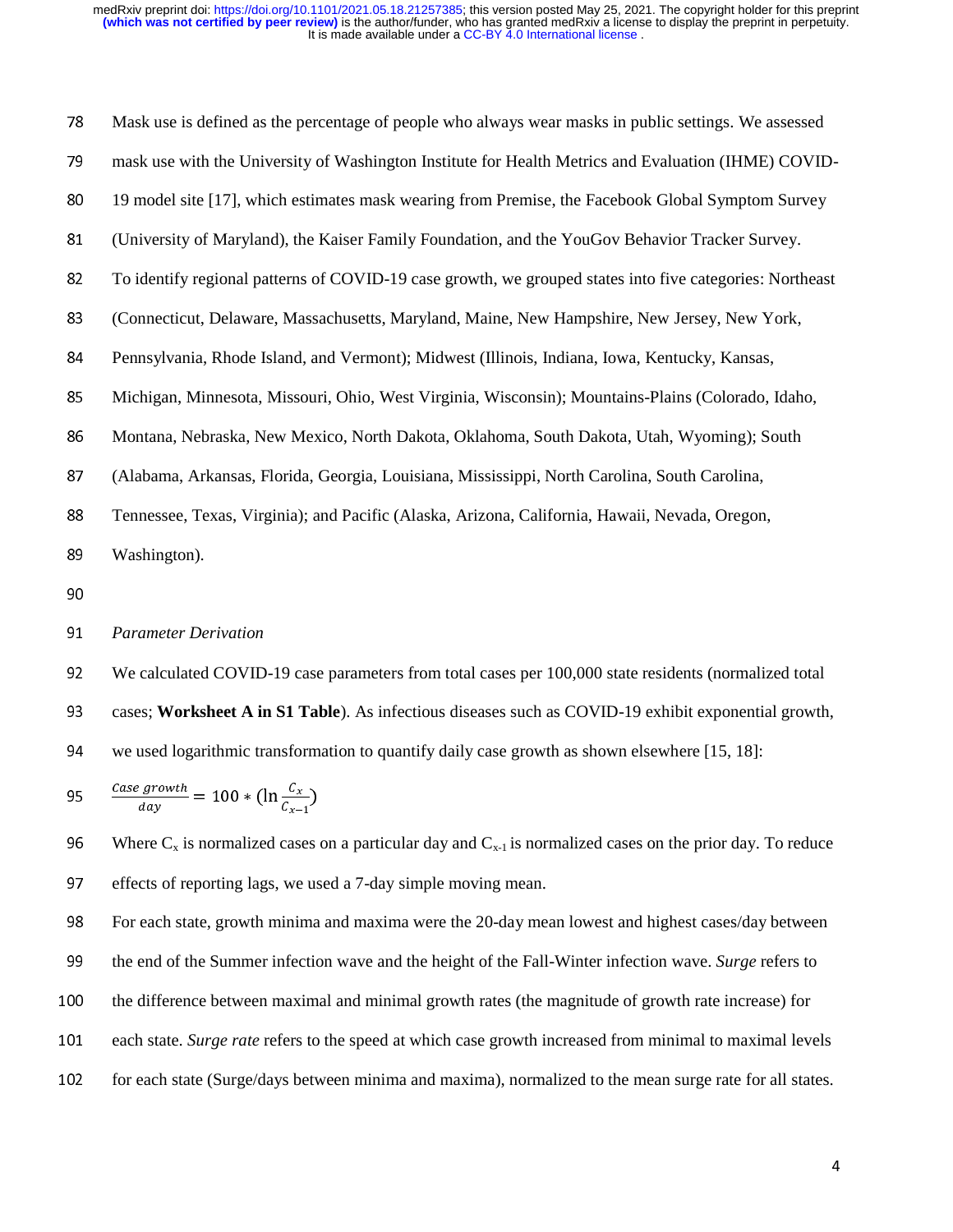Cases or masks at minima and maxima were the 20-day mean number of cases/100,000 state residents or mask use for each state at its growth extrema. Change in masks refers to the percent increase in mask use between extrema

mask use for each state at its growth extrema. Change in masks refers to the percent increase in mask use<br>between extrema for each state.<br>To model post-mask mandate case growth in the 48 contiguous states (excluding Alask 105 between extrema for each state.<br>
106 To model post-mask mandate ca<br>
107 calculated the difference of natu<br>
108 the date of mandate issuance (C<sub>1</sub><br>
109 Post Mandate Growth =  $\ln \frac{5}{2}$ 106 To model post-mask mandate case growth in the 48 contiguous states (excluding Alaska and Hawaii), we<br>
107 calculated the difference of natural logarithms of normalized total cases between 6 March 2021 (C<sub>306</sub>) and<br>
10 107 calculated the difference of natural logarithms of normalized total cases between 6 March 2021 (C<sub>306</sub>) and<br>
108 the date of mandate issuance (C<sub>M</sub>) for each state with an early mandate:<br>
109 Post Mandate Growth =  $\ln$ 

109 Post Mandate Growth = 
$$
\ln \frac{C_{306}}{C_M}
$$

108 the date of mandate issuance (C<sub>M</sub>) for each state with an early mandate:<br>
109 Post Mandate Growth =  $\ln \frac{C_{306}}{C_M}$ <br>
110 For states with late or no mandates, effective dates were modeled as median bordering states ---<br>110<br>111<br>112<br>113 110 For states with late or no mandates, effective dates were modeled as medians of issuance dates among<br>111 bordering states with early mandates. For example, the effective mandate issuance date of Tennessee v<br>112 the med

111 bordering states with early mandates. For example, the effective mandate issuance date of Tennessee was<br>
112 the median of issuance dates among the early mandate states Kentucky, Arkansas, Alabama, North<br>
113 Carolina, the median of issuance dates among the early mandate states Kentucky, Arkansas, Alabama, North<br>
113 Carolina, and Virginia.<br>
114 We reported mask use for Summer (1 June-1 Oct 2020) and Fall-Winter (1 Oct 2020-1 Mar 2021) a 113 Carolina, and Virginia.<br>114 We reported mask use f<br>115 mean mask use during t<br>116 number of cases/100,00<br>117 differences of natural lo 114 We reported mask use for Summer (1 June-1 Oct 2020) and Fall-Winter (1 Oct 2020-1 Mar 2021) as<br>
115 mean mask use during these periods for each state. Cases on 1 June or 1 Oct were the 20-day mean<br>
116 number of cases 115 mean mask use during these periods for each state. Cases on 1 June or 1 Oct were the 20-day mean<br>
116 number of cases/100,000 on these two dates. Summer and Fall-Winter case growth were defined as<br>
117 differences of 116 number of cases/100,000 on these two dates. Summer and Fall-Winter case growth were defined as<br>
117 differences of natural logarithms of normalized total cases at the beginning and end of each period:<br>
118 Summer Grow 117 differences of natural logarithms of normalized total cases at the beginning and end of each period:<br>
118 Summer Growth =  $\ln \frac{C_{1001}}{C_{601}}$  Fall/W inter Growth =  $\ln \frac{C_{301}}{C_{1001}}$ <br>
119 Statistics<br>
121 We used

118  *Summer Growth* = 
$$
\ln \frac{C_{1001}}{C_{601}}
$$
 *Fall/Winter Growth* =  $\ln \frac{C_{301}}{C_{1001}}$ 

119<br>120<br>121<br>122 120<br>121<br>122<br>123 120 *Statistics*<br>121 We used 1<br>122 significan<br>123 datapoint:<br>124 residuals. 121 We used Prism 9.1 (GraphPad; San Diego, CA) to construct figures and perform null hypothesis<br>
122 significance tests (**Worksheet D in S1 Table**). The significance threshold for all tests was  $p < \alpha$ <br>
123 datapoints are 122 significance tests (**Worksheet D in S1 Table**). The significance threshold for all tests was p < α=0.05. All<br>123 datapoints are state-level values, and we performed D'Agostino-Pearson tests to assess normality of<br>124

datapoints are state-level values, and we performed D'Agostino-Pearson tests to assess normality of<br>124 residuals.<br>125 To evaluate mask mandate efficacy, we performed two-tailed, two-sample t-tests (early vs. no manda<br>126 124 residuals.<br>125 To evalual<br>126 or ordinar<sub>.</sub><br>127 Welch's c 125 To evaluate mask mandate efficacy, we performed two-tailed, two-sample t-tests (early vs. no mandates)<br>126 or ordinary one-way ANOVA with Holm-Šídák posttests (early vs. late vs. no mandates) and used<br>127 Welch's corre

126 or ordinary one-way ANOVA with Holm-Sídák posttests (early vs. late vs. no mandates) and used<br>127 Welch's correction for heteroscedastic data. For non-normal data, we performed Mann-Whitney U<br>127 Welch's correction for 127 Welch's correction for heteroscedastic data. For non-normal data, we performed Mann-Whitney U tests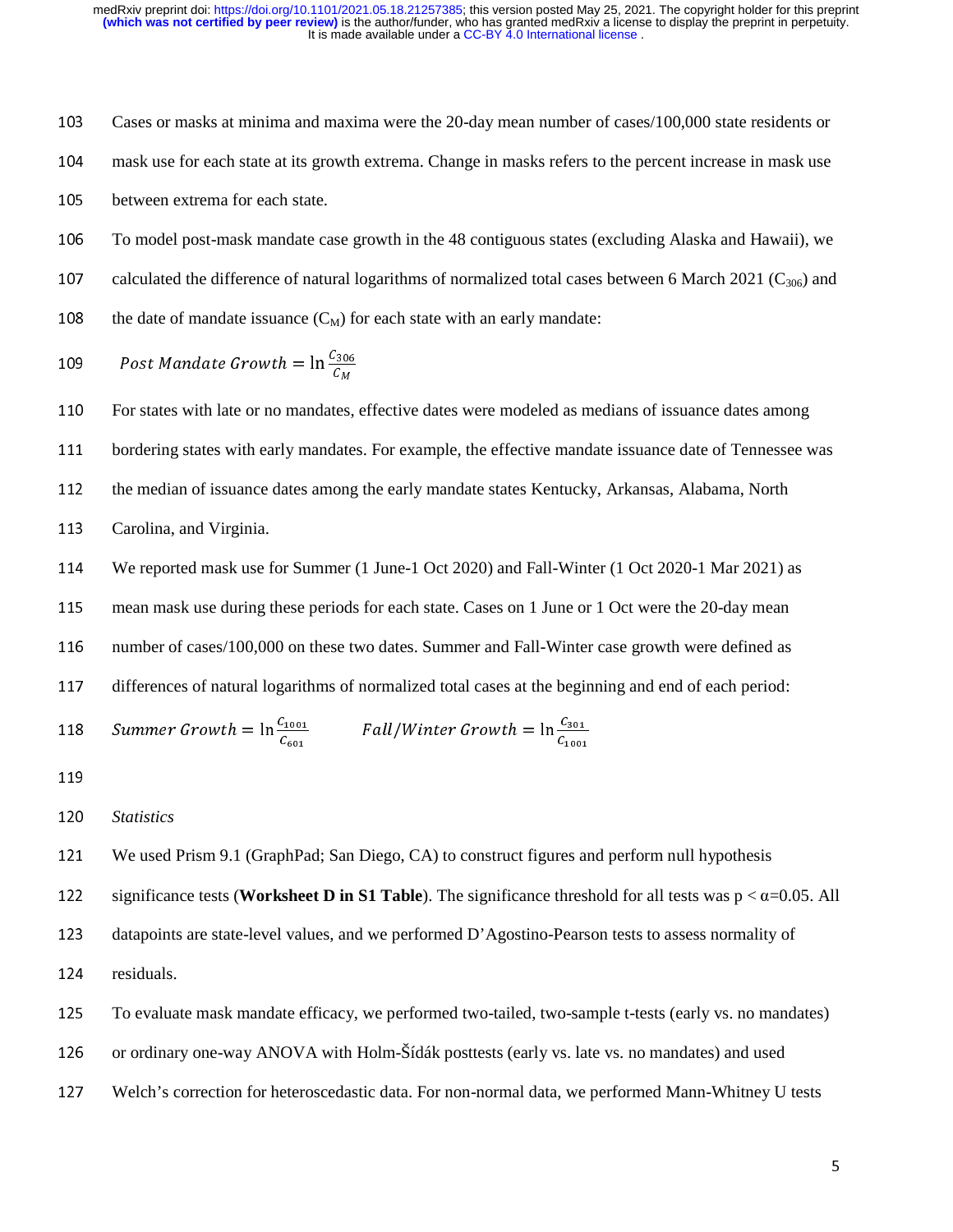(early vs. no mandates) or Kruskal-Wallis with Dunn posttests (early vs. late vs. no mandates). This<br>
decision tree conforms with recommended practices for datasets with  $N > 5$  [19]. Hawaii was exclud<br>
because its dates o decision tree conforms with recommended practices for datasets with  $N > 5$  [19]. Hawaii was excluded<br>because its dates of extrema deviated from those of continental US states. Alaska and Hawaii were<br>excluded from post-man because its dates of extrema deviated from those of continental US states. Alaska and Hawaii were<br>excluded from post-mandate case growth assessment because they lack contiguous US border states<br>To determine top and bottom excluded from post-mandate case growth assessment because they lack contiguous US border states.<br>
To determine top and bottom mask use quintiles, we ranked mean mask use among states (excluding<br>
Hawaii) from 1 June 2020 to 132 To determine top and bottom mask use quintiles, we ranked mean mask use among states (excluding<br>
133 Hawaii) from 1 June 2020 to 1 March 2021. For t tests comparing top and bottom quintiles, we assess<br>
134 days between Hawaii) from 1 June 2020 to 1 March 2021. For t tests comparing top and bottom quintiles, we assessed<br>days between the indicated normalized case totals and mean mask use over this interval for each state.<br>To evaluate mask days between the indicated normalized case totals and mean mask use over this interval for each state.<br>135 To evaluate mask use efficacy at and between extrema, we performed simple linear regressions with n<br>136 hypotheses 135 To evaluate mask use efficacy at and between extrema, we performed simple linear regressions with null<br>136 hypotheses of zero slope. We similarly evaluated mask use efficacy during the Summer and Fall-Winter<br>137 infect hypotheses of zero slope. We similarly evaluated mask use efficacy during the Summer and Fall-Winter<br>infection waves. For the Summer wave, Northeast states were excluded because they deviated from other<br>states with respect infection waves. For the Summer wave, Northeast states were excluded because they deviated from other<br>states with respect to covariation between normalized cases and growth. For the Fall-Winter wave,<br>Hawaii was excluded be states with respect to covariation between normalized cases and growth. For the Fall-Winter wave,<br>
Hawaii was excluded because it deviated from other states with respect to covariation between<br>
normalized cases and growth. Hawaii was excluded because it deviated from other states with respect to covariation between<br>normalized cases and growth. Infectious disease research commonly uses OLS [20, 21], with si<br>linear and simple ln-linear models normalized cases and growth. Infectious disease research commonly uses OLS [20, 21], with simple<br>
linear and simple In-linear models reported in recent COVID-19 studies [22, 23]. We used ordinary 1<br>
142 squares (OLS) for h 141 linear and simple ln-linear models reported in recent COVID-19 studies [22, 23]. We used ordinary least<br>142 squares (OLS) for homoscedastic data and weighted least squares (WLS) for heteroscedastic data, as<br>143 determi 142 squares (OLS) for homoscedastic data and weighted least squares (WLS) for heteroscedastic data, as<br>143 determined by the GraphPad Prism Test for Homoscedasticity. Regardless of statistical significance,<br>144 values deno determined by the GraphPad Prism Test for Homoscedasticity. Regardless of statistical significance,  $R^2$ 144<br>145<br>146<br>147 values denote coefficients of determination for lines of best fit with unconstrained slopes.<br>
145<br> **Results**<br>
147 COVID-19 growth rates vary with time<br>
148 Normalized COVID-19 cases increased more than 1500-fold from March

146<br>147<br>148<br>149 **146 Results<br>
147** *COVID-1***<br>
148 Normalize<br>
149 United Sta<br>
150 50 US Sta** 2147 *COVID-19 growth rates vary with time*<br>148 Normalized COVID-19 cases increased<br>149 United States [14]. To identify patterns<br>150 50 US States (**Worksheet B in S1 Tabl**<br>151 growth up to 6 March 2021: first wave ( 148 Normalized COVID-19 cases increased more than 1500-fold from March 2020 to March 2021 in the<br>149 United States [14]. To identify patterns of COVID-19 spread, we quantified case growth for each of t<br>150 50 US States (**W** 

United States [14]. To identify patterns of COVID-19 spread, we quantified case growth for each of the<br>150 SO US States (**Worksheet B in S1 Table**). Natural log (Ln)-linear plots revealed six phases of COVID-1<br>151 growth u

- 150 50 US States (**Worksheet B in S1 Table**). Natural log (Ln)-linear plots revealed six phases of COVID-19 growth up to 6 March 2021: first wave (before May 2020), first minimum (May-June 2020), Summer 6
- 151 growth up to 6 March 2021: first wave (before May 2020), first minimum (May-June 2020), Summer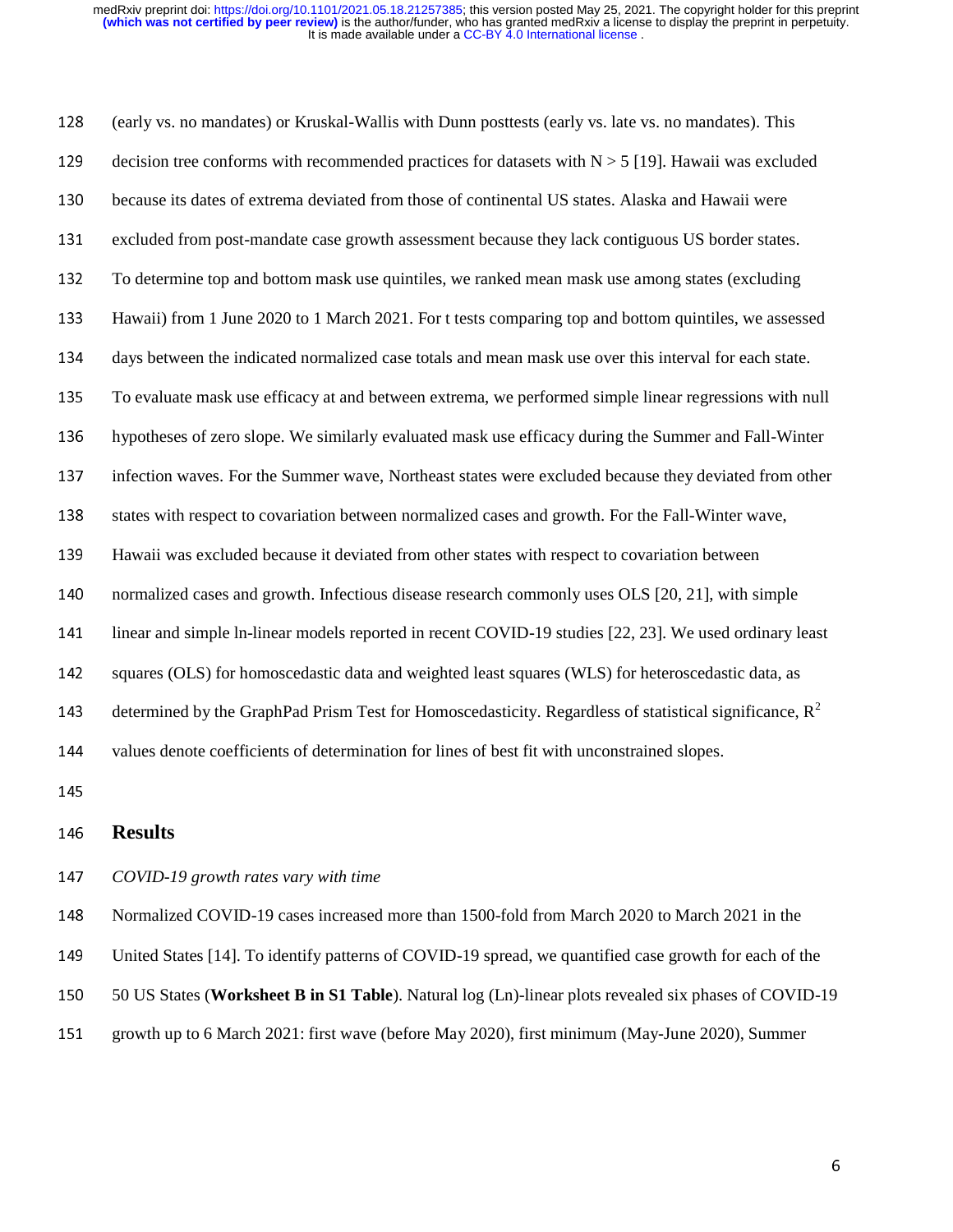- 
- 
- 

wave maximum (June-August 2020), second minimum (August-October 2020), Fall-Winter wave<br>
maximum (October-January 2020), and third minimum (March 2021) (**S1-3 Figs**).<br>
154<br> *Mandates are not associated with state COVID-19* maximum (October-January 2020), and third minimum (March 2021) (**S1-3 Figs**).<br>154<br>**Mandates are not associated with state COVID-19 case growth**<br>156 We next assessed associations between mask mandates and case growth. 33 US 155<br>156<br>157<br>158 Mandates are not associated with state COVID-19 case growth<br>156 We next assessed associations between mask mandates and case<br>157 mask mandates on or before 2 August 2020 (early), when case g<br>158 issued mandates after this We next assessed associations between mask mandates and case growth. 33 US states issued statewide<br>
mask mandates on or before 2 August 2020 (early), when case growth was low, while 7 other states<br>
issued mandates after th mask mandates on or before 2 August 2020 (early), when case growth was low, while 7 other states<br>158 issued mandates after this date (late). We observed a six-phase pattern in states with early (**S1 Fig**), 1<br>159 **(S2 Fig**) 158 issued mandates after this date (late). We observed a six-phase pattern in states with early (**S1 Fig**), late<br>
159 (**S2 Fig**), and no mask mandates (**S3 Fig**). This suggests qualitatively comparable courses of viral sp

- 
- 

159 **(S2 Fig**), and no mask mandates **(S3 Fig**). This suggests qualitatively comparable courses of viral spread<br>160 among states regardless of mask mandates.<br>161 A recent study reported negative association between statewi 2016 160 among states regardless of mask mandates.<br>
161<br>
162 A recent study reported negative association<br>
163 19 log growth rates [15]. We hypothesized to the of early state mandates were issued during the mandates were a ---<br>162<br>163<br>164<br>165 162 A recent study reported negative association between statewide mask mandates and subsequent COVID-<br>163 19 log growth rates [15]. We hypothesized that case growth would be lower in states with mandates. 64%<br>164 of early 163 19 log growth rates [15]. We hypothesized that case growth would be lower in states with mandates. 64% of early state mandates were issued during the Summer wave, which precluded determination of whether mandates were 164 of early state mandates were issued during the Summer wave, which precluded determination of whether<br>165 mandates were associated with lower Summer wave case growth. We therefore examined case growth<br>166 after mandate mandates were associated with lower Summer wave case growth. We therefore examined case growth<br>
after mandate issuance during the second minimum and the Fall-Winter wave maximum (henceforth<br>
minimum and maximum) (Fig 1A). 166 after mandate issuance during the second minimum and the Fall-Winter wave maximum (henceforth *minimum* and *maximum*) (**Fig 1A**). Hawaii was excluded because its minimum and maximum did not chronologically align with *minimum* and *maximum*) (**Fig 1A**). Hawaii was excluded because its minimum and maximum did not<br>
chronologically align with continental states. Average Fall-Winter mask use was ~10% higher in early<br>
mandate states than i 168 chronologically align with continental states. Average Fall-Winter mask use was ~10% higher in early<br>
169 mandate states than in late and no mandate states (Holm-Šídák p≤0.001; **Fig 1B**), confirming that<br>
170 mandates 169 mandate states than in late and no mandate states (Holm-Sídák p≤0.001; **Fig 1B**), confirming that<br>170 mandates promote greater mask use. Contrary to our hypothesis, early mandates were not associat<br>171 lower minimum c mandates promote greater mask use. Contrary to our hypothesis, early mandates were not associated with<br>171 lower minimum case growth (Mann-Whitney p=0.087; **Fig 1C**). Maximum case growth was the same<br>172 among states with 171 lower minimum case growth (Mann-Whitney p=0.087; **Fig 1C**). Maximum case growth was the same<br>
172 among states with early, late, and no mandates (ANOVA p=0.29; **Fig 1D**). This indicates that mask<br>
173 mandates were no among states with early, late, and no mandates (ANOVA p=0.29; **Fig 1D**). This indicates that mask<br>mandates were not predictive of slower COVID-19 spread when community transmission rates were<br>or high. We wondered if mask m mandates were not predictive of slower COVID-19 spread when community transmission rates were low<br>or high. We wondered if mask mandates were associated with smaller or slower surges in case growth.<br>Differences between min or high. We wondered if mask mandates were associated with smaller or slower surges in case growth.<br>
175 Differences between minimum and maximum case growth were similar among early, late, and no<br>
176 mandate states (ANOVA 175 Differences between minimum and maximum case growth were similar among early, late, and no<br>176 mandate states (ANOVA p=0.12; **Fig 1E**), and surges from minimum to maximum growth occurre<br>176 176 mandate states (ANOVA p=0.12; **Fig 1E**), and surges from minimum to maximum growth occurred at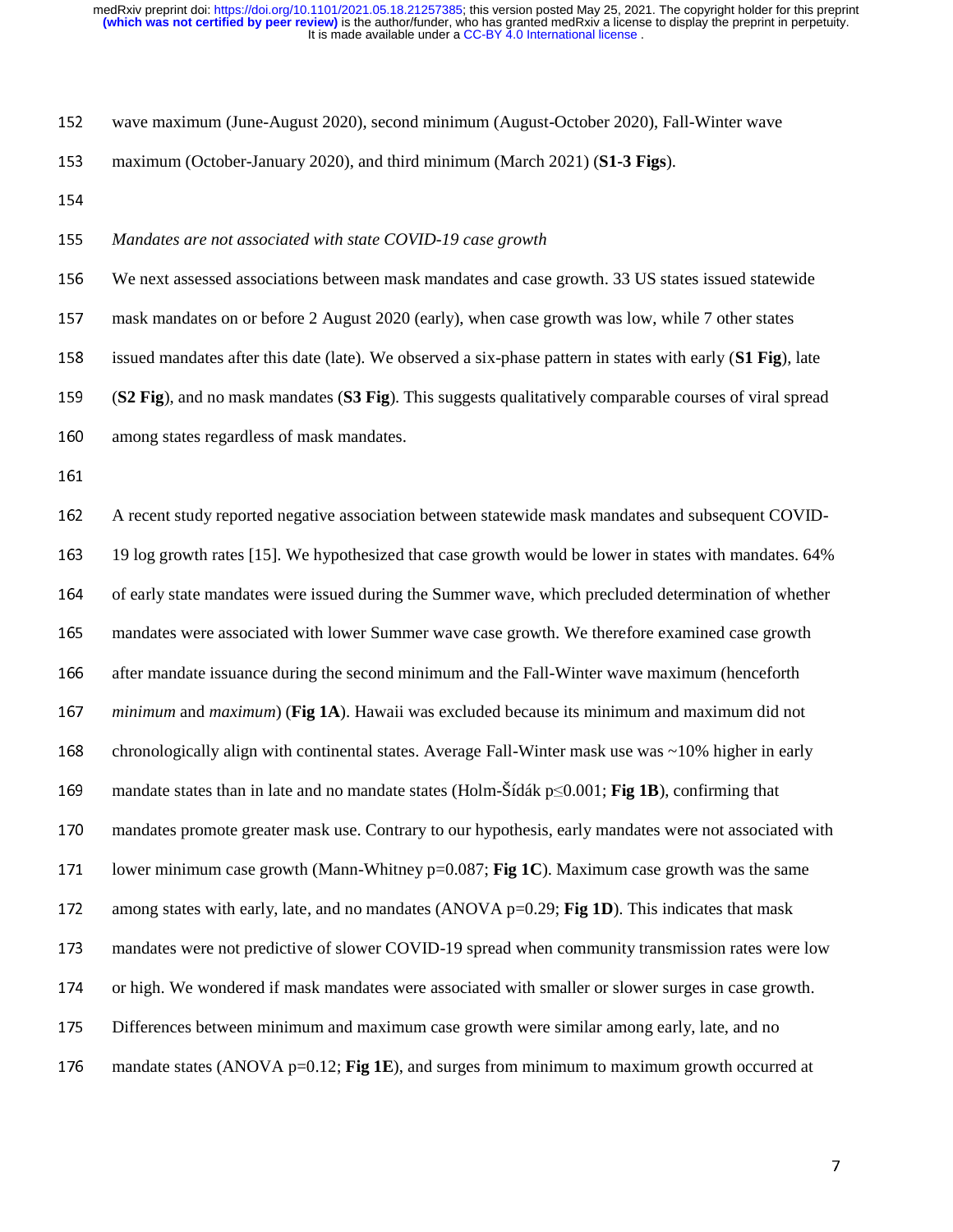similar rates (ANOVA p=0.16; **Fig 1F**). These findings suggest that mask mandates are not predictive of<br>178 smaller or slower shifts from low to high case growth.<br>179 Normalized COVID-19 cases as of 6 March 2021 were 18.6% 178 smaller or slower shifts from low to high case growth.<br>
179 Normalized COVID-19 cases as of 6 March 2021 were<br>
181 states without mandates (Holm-Šídák p=0.036), but ea<br>
182 April to 2 August 2020). To assess how early 180<br>181<br>182<br>183 180 Normalized COVID-19 cases as of 6 March 2021 were 18.6% lower in states with early mandates than<br>181 states without mandates (Holm-Šídák p=0.036), but early mandates were issued over a range of dates (1<br>182 April to 2 181 states without mandates (Holm-Sídák p=0.036), but early mandates were issued over a range of dates (15<br>182 April to 2 August 2020). To assess how early mandates relate to cumulative cases, we calculated<br>183 normalized April to 2 August 2020). To assess how early mandates relate to cumulative cases, we calculated<br>
normalized case growth for contiguous states between early mandate issuance and 6 March 2021.<br>
states with late and no mandat normalized case growth for contiguous states between early mandate issuance and 6 March 2021. For<br>184 states with late and no mandates, we expressed effective dates (when states could have reasonably issue<br>185 mandates) as tates with late and no mandates, we expressed effective dates (when states could have reasonably issued<br>
mandates) as median dates of neighboring early mandate states. We expected to find lower case growth<br>
among early man mandates) as median dates of neighboring early mandate states. We expected to find lower case growth<br>
among early mandate states. Surprisingly, normalized case growth after mandates (actual and effective)<br>
were indistingui among early mandate states. Surprisingly, normalized case growth after mandates (actual and effective)<br>were indistinguishable among state groups (ANOVA p=0.93; **Fig 2A**). Moreover, growth curves after<br>actual and effective were indistinguishable among state groups (ANOVA p=0.93; **Fig 2A**). Moreover, growth curves after<br>actual and effective mandates were not distinguishable among state groups at any date between manda<br>issuance and 6 March 202 actual and effective mandates were not distinguishable among state groups at any date between mandate<br>189 issuance and 6 March 2021 (**Fig 2B**). Together, these data do not support an association between<br>190 statewide manda issuance and 6 March 2021 (**Fig 2B**). Together, these data do not support an association between<br>statewide mandates and COVID-19 spread.<br>191 *Mask use is not associated with most state COVID-19 case growth*<br>193 We speculat

190 statewide mandates and COVID-19 spread.<br>
191 *Mask use is not associated with most state C*<br>
193 We speculated that statewide mask use, rath<br>
194 growth. The University of Washington IHM 192<br>193<br>194<br>195 192 *Mask use is not associated with most state COVID-19 case growth*<br>193 We speculated that statewide mask use, rather than mask mandates<br>194 growth. The University of Washington IHME provides robust estin<br>195 percentage We speculated that statewide mask use, rather than mask mandates per se, may predict COVID-19 case<br>growth. The University of Washington IHME provides robust estimates for mask use (defined as the<br>percentage of people who a 194 growth. The University of Washington IHME provides robust estimates for mask use (defined as the percentage of people who always wear masks in public settings) [17]. Mask use was associated with lower minimum case gro 195 percentage of people who always wear masks in public settings) [17]. Mask use was associated with<br>
196 lower minimum case growth (WLS p<0.0001; **Fig 3A**), but not normalized total cases at minima (OI<br>
197 p=0.54; **S4** 196 lower minimum case growth (WLS p<0.0001; **Fig 3A**), but not normalized total cases at minima (OLS p=0.54; **S4 Fig**). States with the highest first wave normalized cases and July 2020 seroprevalence were primarily in th 197 p=0.54; **S4 Fig**). States with the highest first wave normalized cases and July 2020 seroprevalence were<br>198 primarily in the Northeast [14, 24], which could explain the lack of Summer growth in these states.<br>199 Exclu 198 primarily in the Northeast [14, 24], which could explain the lack of Summer growth in these states.<br>
199 Excluding Northeast states, normalized cases predicted lower minimum case growth (WLS p=0.001<br>
199 Fig). Eight N 199 Excluding Northeast states, normalized cases predicted lower minimum case growth (WLS p=0.001; **S4**<br>
199 Fig. Eight Northeast states were among the 10 states with highest mean mask use [17]. Intriguingly,<br>
199 normaliz 200 **Fig**). Eight Northeast states were among the 10 states with highest mean mask use [17]. Intriguingly, normalized cases grew from 400 to 1350 per 100,000 at similar rates between the first and last 10 state for mask u 201 normalized cases grew from 400 to 1350 per 100,000 at similar rates between the first and last 10 states<br>202 for mask use (unpaired t test p=0.49), albeit ~50 days later for the last 10 states (**Fig 3B**). These findin 202 for mask use (unpaired t test p=0.49), albeit  $\sim$  50 days later for the last 10 states (**Fig 3B**). These findings  $\sim$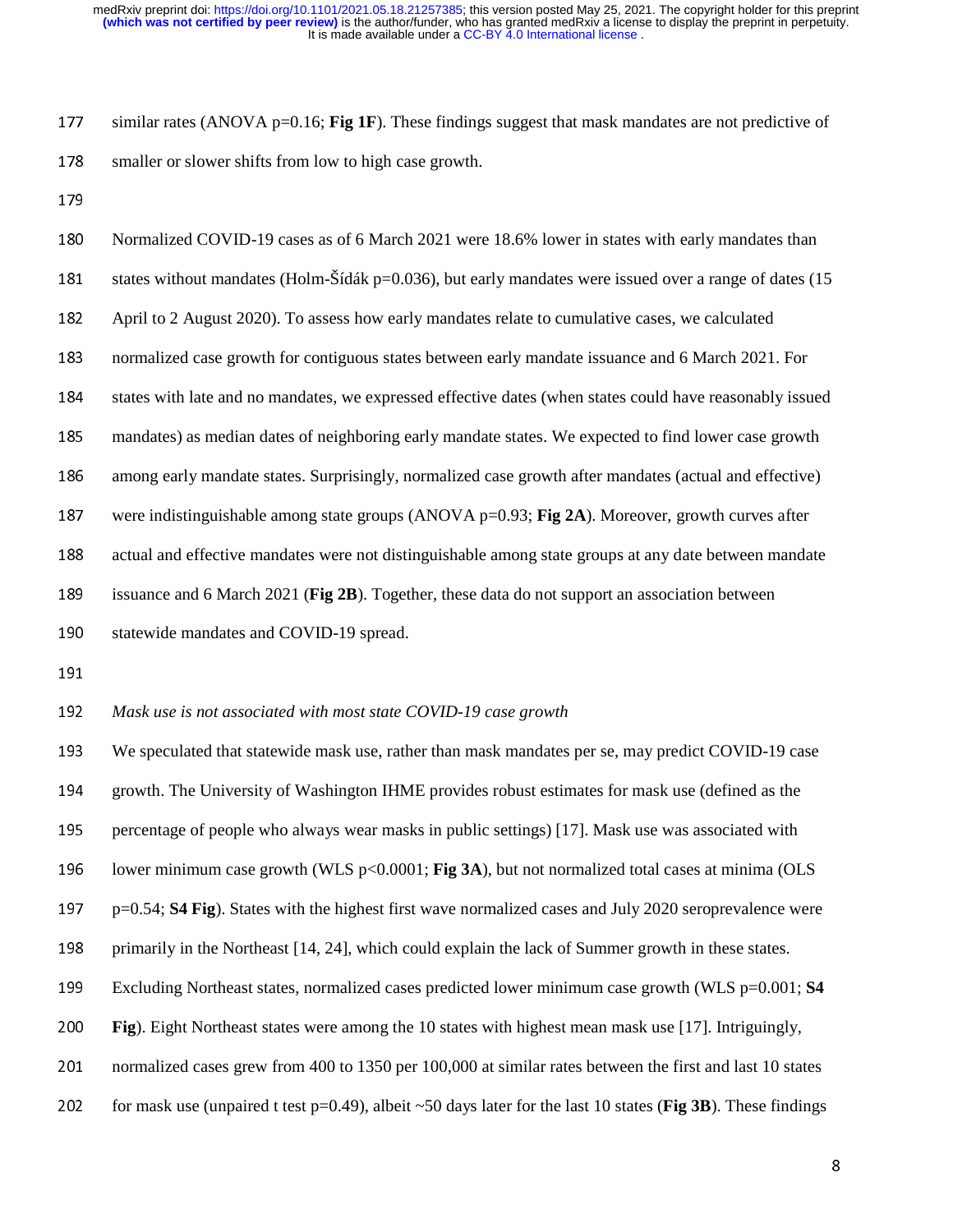| 203 | suggest the link between masks and minimum growth may be an artifact of the tendency for faster case         |   |
|-----|--------------------------------------------------------------------------------------------------------------|---|
| 204 | growth to occur at lower case prevalence. In support of this, we found no association between mask use       |   |
| 205 | and case growth at maxima (OLS $p=0.11$ ; Fig 3C), when case prevalence differences were smaller among       |   |
| 206 | states. There was also no association between mask use and normalized cases at maxima (OLS $p=0.073$ ;       |   |
| 207 | <b>S5 Fig</b> ), although residuals were slightly non-normal. The 10 states with highest and lowest mask use |   |
| 208 | exhibited indistinguishable growth rates from 0 to 80 days after maxima (Mann-Whitney $p=0.85$ ; Fig         |   |
| 209 | 3D), and higher normalized cases predicted lower maximum growth rates among continental states (OLS          |   |
| 210 | p<0.0001; S5 Fig). While there was unexpected weak association between mask use and surge size (OLS          |   |
| 211 | $p=0.03$ ; Fig 3E), mask use at minima did not predict surge rate (OLS $p=0.69$ ; Fig 3F). Together, these   |   |
| 212 | data suggest that mask use is a poor predicter of COVID-19 growth at the state level.                        |   |
| 213 |                                                                                                              |   |
| 214 | Mask use does not predict Summer and Fall-Winter statewide COVID-19 case totals.                             |   |
| 215 | Greater statewide mask use could predict fewer cumulative cases during a growth wave. We tested this by      |   |
| 216 | calculating COVID-19 case growth during Summer and Fall-Winter waves (Fig 4A-B). Summer wave                 |   |
| 217 | growth differed notably between Northeast and all other states; excluding the Northeast, greater             |   |
| 218 | normalized cases on 1 Jun 2020 predicted lower Summer growth (OLS p<0.0001; Fig 4C). By contrast,            |   |
| 219 | normalized cases on 1 October 2020 predicted Fall-Winter growth for Northeast and all other states (WLS      |   |
| 220 | p<0.0001; Fig 4D). Excluding Northeast states, masks were not associated with lower Summer growth            |   |
| 221 | between 1 June and 1 October 2020 (OLS $p=0.27$ ; Fig 4E). We likewise found no association between          |   |
| 222 | mask use and Fall-Winter growth between 1 October 2020 and 1 March 2021 (OLS p=0.93; Fig 4F).                |   |
| 223 | These data indicate that mask use does not predict Summer wave or Fall-Winter wave growth at the state       |   |
| 224 | level and that low Summer growth in Northeast states did not predict low Fall-Winter growth. We              |   |
| 225 | conclude that statewide SARS-CoV-2 transmission waves are independent of reported mask use [17].             |   |
| 226 |                                                                                                              |   |
| 227 |                                                                                                              |   |
|     |                                                                                                              |   |
|     |                                                                                                              |   |
|     |                                                                                                              | 9 |
|     |                                                                                                              |   |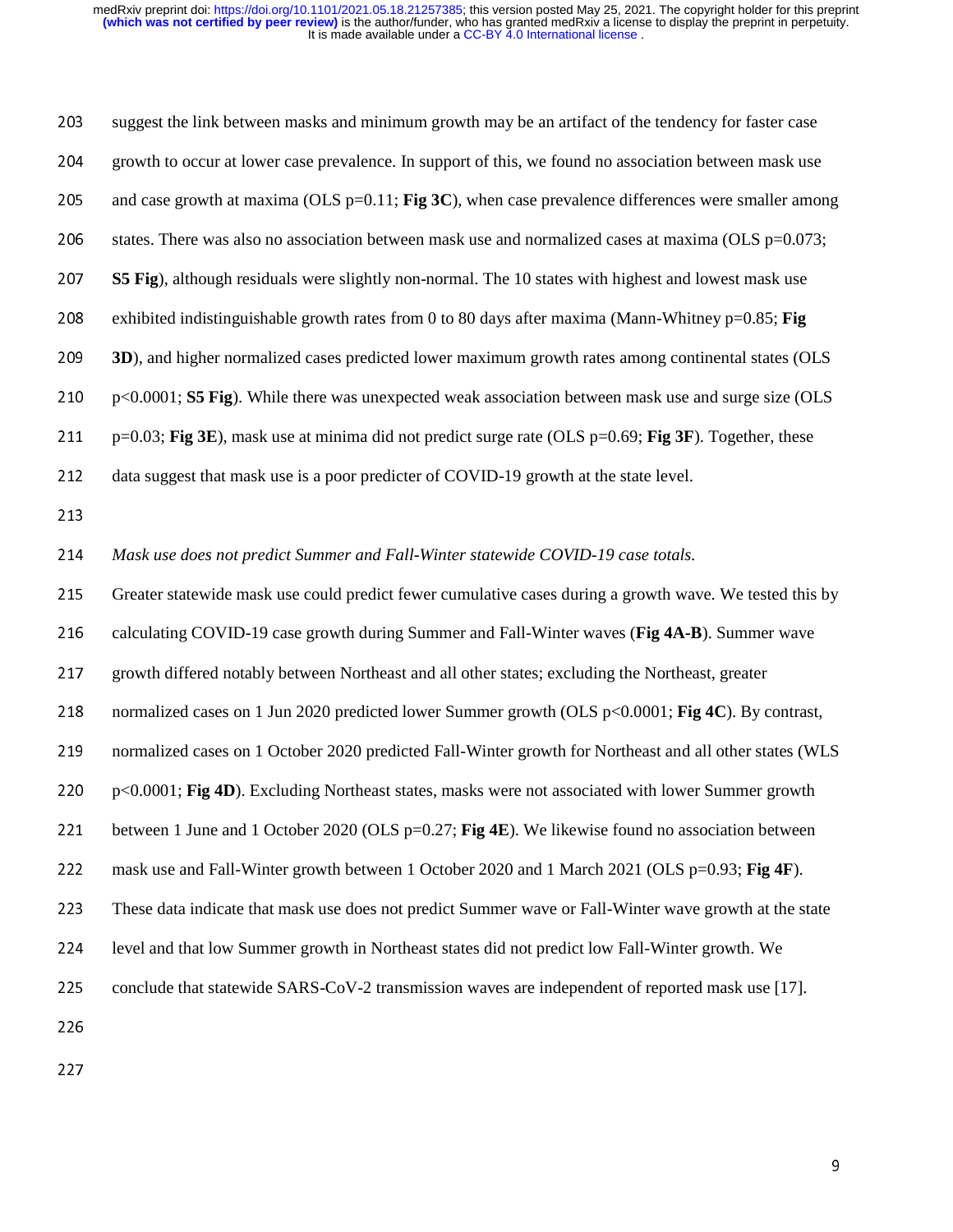228 **Discussion**<br>229 Our main find<br>230 among US sta<br>231 greater mask of<br>232 (minima) or h 229 Our main finding is that mask mandates and use are not associated with lower SARS-CoV-2 spread<br>230 among US states. 80% of US states mandated masks during the COVID-19 pandemic. Mandates ind<br>231 greater mask compliance among US states. 80% of US states mandated masks during the COVID-19 pandemic. Mandates induced<br>231 greater mask compliance but did not predict lower growth rates when community spread was low<br>232 (minima) or high (maxima) greater mask compliance but did not predict lower growth rates when community spread was low<br>
(minima) or high (maxima). We infer that mandates likely did not affect COVID-19 case growth<br>
growth rates were similar on all d (minima) or high (maxima). We infer that mandates likely did not affect COVID-19 case growth [15], as<br>233 growth rates were similar on all days between actual or modeled issuance dates and 6 March 2021. Highe<br>234 mask use growth rates were similar on all days between actual or modeled issuance dates and 6 March 2021. Higher<br>mask use (rather than mandates per se) has been argued to decrease COVID-19 growth rates [11]. While<br>compliance varies mask use (rather than mandates per se) has been argued to decrease COVID-19 growth rates [11]. While<br>
235 compliance varies by location and time, IHME estimates are robust (derived from multiple sources [17])<br>
236 and dens compliance varies by location and time, IHME estimates are robust (derived from multiple sources [17]) and densely sampled (day-level precision). Higher mask use did not predict lower maximum growth rates smaller surges, o and densely sampled (day-level precision). Higher mask use did not predict lower maximum growth rates,<br>
smaller surges, or less Fall-Winter growth among continental states. Mask-growth rate correlation was<br>
only evident at 237 smaller surges, or less Fall-Winter growth among continental states. Mask-growth rate correlation was<br>238 only evident at minima. This may be an artifact of faster growth at fewer normalized cases, as well as<br>239 regio only evident at minima. This may be an artifact of faster growth at fewer normalized cases, as well as<br>
regional differences in case prevalence early in the pandemic. States in the high mask quintile grew at<br>
240 similar r regional differences in case prevalence early in the pandemic. States in the high mask quintile grew at<br>
240 similar rates as states in the low mask quintile after maxima (when interstate total case differences wer<br>
241 sm 240 similar rates as states in the low mask quintile after maxima (when interstate total case differences were<br>241 smaller than before minima). In addition, mask use did not predict normalized cases at minima, and low<br>242 smaller than before minima). In addition, mask use did not predict normalized cases at minima, and low<br>242 mask growth curves trailed those of high mask (particularly Northeast) states before minima. Growth<br>243 maxima and mask growth curves trailed those of high mask (particularly Northeast) states before minima. Growth<br>maxima and Fall-Winter surges did not differ between Northeast and other states. Northeast states<br>exhibited the highest se maxima and Fall-Winter surges did not differ between Northeast and other states. Northeast states<br>
exhibited the highest seroprevalence up to at least July 2020 [24] and constituted 80% of the top qu<br>
of mask use, which ma exhibited the highest seroprevalence up to at least July 2020 [24] and constituted 80% of the top quintile<br>245 of mask use, which may explain their comparatively lower Summer growth. Overall, mask use appears to<br>246 be an

of mask use, which may explain their comparatively lower Summer growth. Overall, mask use appears to<br>246 be an intra-state lagging indicator of case growth.<br>247<br>248 There is inferential but not demonstrable evidence that m be an intra-state lagging indicator of case growth.<br>
247<br>
248 There is inferential but not demonstrable evidence<br>
249 models [25], small case studies [6], and growth cu<br>
250 efficacy increases with mask use [11]. However, 248<br>249<br>250<br>251 There is inferential but not demonstrable evidence that masks reduce SARS-CoV-2 transmission. Animal<br>249 models [25], small case studies [6], and growth curves for mandate-only states [16] suggest that mask<br>250 efficacy in 249 models [25], small case studies [6], and growth curves for mandate-only states [16] suggest that mask<br>250 efficacy increases with mask use [11]. However, we did not observe lower growth rates over a range o<br>251 complia 250 efficacy increases with mask use [11]. However, we did not observe lower growth rates over a range of compliance at maximum Fall-Winter growth (45-83% between South Dakota and Massachusetts during maxima) [17] when gro 251 compliance at maximum Fall-Winter growth (45-83% between South Dakota and Massachusetts during<br>252 maxima) [17] when growth rates were high. This complements a Danish RCT from 3 April to 2 June<br>252 252 maxima) [17] when growth rates were high. This complements a Danish RCT from 3 April to 2 June<br>
252 maxima) [17] when growth rates were high. This complements a Danish RCT from 3 April to 2 June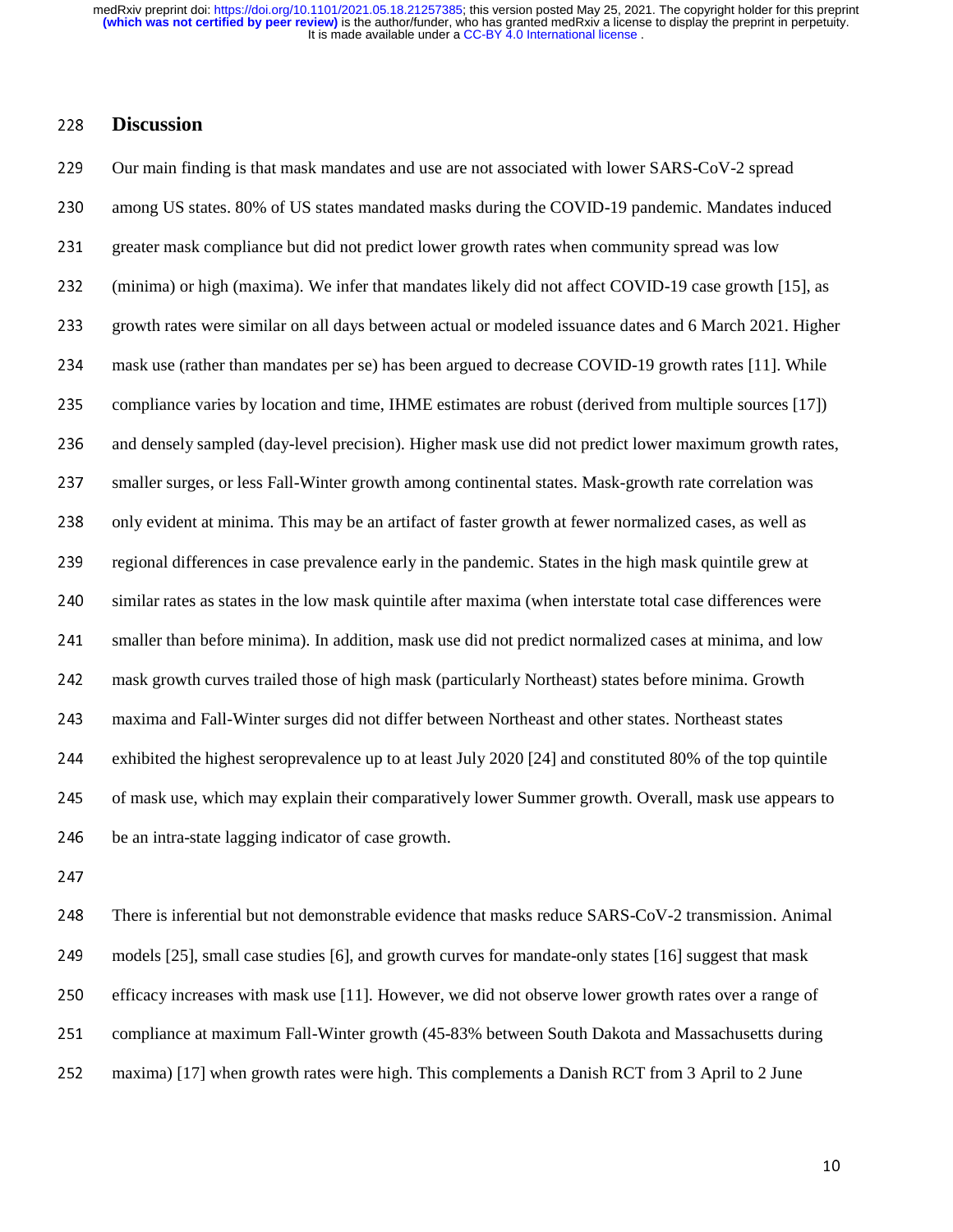253 2020, when growth rates were low, which found no association between mask use and lower COVID-19 rates either for all participants in the masked arm (47% strong compliance) or for strongly compliant participants only [ rates either for all participants in the masked arm (47% strong compliance) or for strongly compliant<br>
participants only [8]. Masks have generally not protected against other respiratory viruses. Higher sel<br>
reported mask participants only [8]. Masks have generally not protected against other respiratory viruses. Higher self-<br>
256 reported mask use protected against SARS-CoV-1 in Beijing residents [26], but RCTs found no<br>
257 differences in reported mask use protected against SARS-CoV-1 in Beijing residents [26], but RCTs found no<br>differences in PCR confirmed influenza among Hong Kong households assigned to hand hygien<br>without masks (mask use 31% and 49%, res differences in PCR confirmed influenza among Hong Kong households assigned to hand hygiene with or<br>258 without masks (mask use 31% and 49%, respectively) [27]. Medical and cloth masks did not reduce viral<br>259 respiratory i without masks (mask use 31% and 49%, respectively) [27]. Medical and cloth masks did not reduce viral<br>
respiratory infections among clinicians in Vietnam [9] or China [10], and rhinovirus transmission<br>
increased among univ respiratory infections among clinicians in Vietnam [9] or China [10], and rhinovirus transmission<br>260 increased among universally masked Hong Kong students and teachers in 2020 compared with pri<br>261 [28]. These findings ar increased among universally masked Hong Kong students and teachers in 2020 compared with prior years<br>
261 [28]. These findings are consistent with a 2020 CDC meta-analysis [29] and a 2020 Cochrane review<br>
262 update [30].<br> 261 [28]. These findings are consistent with a 2020 CDC meta-analysis [29] and a 2020 Cochrane review<br>262 update [30].<br>263 Our study has implications for respiratory virus mitigation. Public health measures should ethicall 262 update [30].<br>263<br>264 Our study ha<br>265 promote beh.<br>265 adoption of r ---<br>264<br>265<br>266<br>267 264 Our study has implications for respiratory virus mitigation. Public health measures should ethically<br>265 promote behaviors that prevent communicable diseases. The sudden onset of COVID-19 compelled<br>266 adoption of mask promote behaviors that prevent communicable diseases. The sudden onset of COVID-19 compelled<br>
266 adoption of mask mandates before efficacy could be evaluated. Our findings do not support the<br>
267 hypothesis that SARS-CoVadoption of mask mandates before efficacy could be evaluated. Our findings do not support the<br>
267 hypothesis that SARS-CoV-2 transmission rates decrease with greater public mask use. As masl<br>
268 required in public in man hypothesis that SARS-CoV-2 transmission rates decrease with greater public mask use. As masks are<br>
268 required in public in many US states, it is prudent to weigh potential benefits with harms. Masks may<br>
269 promote soci required in public in many US states, it is prudent to weigh potential benefits with harms. Masks may<br>269 promote social cohesion as rallying symbols during a pandemic [31], but risk compensation can also<br>270 occur [32]. P promote social cohesion as rallying symbols during a pandemic [31], but risk compensation can also<br>
occur [32]. Prolonged mask use (>4 hours per day) promotes facial alkalinization and inadvertently<br>
encourages dehydration occur [32]. Prolonged mask use (>4 hours per day) promotes facial alkalinization and inadvertently<br>
encourages dehydration, which in turn can enhance barrier breakdown and bacterial infection risk [3<br>
272 British clinician encourages dehydration, which in turn can enhance barrier breakdown and bacterial infection risk [33].<br>
272 British clinicians have reported masks to increase headaches and sweating and decrease cognitive<br>
273 precision [3 272 British clinicians have reported masks to increase headaches and sweating and decrease cognitive<br>273 precision [34]. Survey bias notwithstanding, these sequelae are associated with medical errors [35]<br>274 obscuring non precision [34]. Survey bias notwithstanding, these sequelae are associated with medical errors [35]. By<br>
274 obscuring nonverbal communication, masks interfere with social learning in children [36]. Likewise,<br>
275 masks ca 274 obscuring nonverbal communication, masks interfere with social learning in children [36]. Likewise,<br>275 masks can distort verbal speech and remove visual cues to the detriment of individuals with hearing le<br>276 clear f 275 masks can distort verbal speech and remove visual cues to the detriment of individuals with hearing loss;<br>276 clear face-shields improve visual integration, but there is a corresponding loss of sound quality [37, 38].<br> 276 clear face-shields improve visual integration, but there is a corresponding loss of sound quality [37, 38].<br>277 Future research is necessary to better understand the risks of long-term daily mask use [30]. Conversely,<br> 277 Future research is necessary to better understand the risks of long-term daily mask use [30]. Conversely, it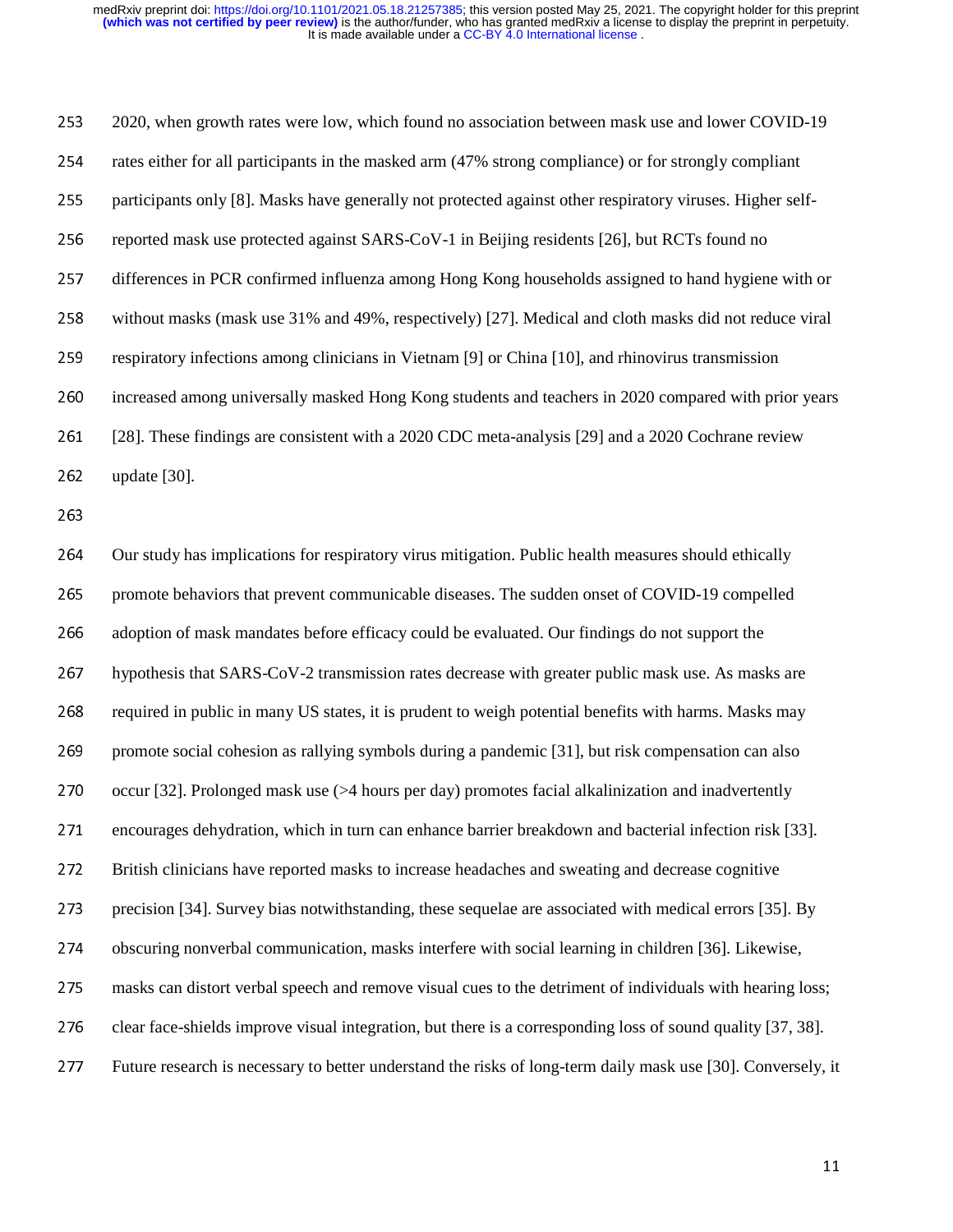is appropriate to emphasize interventions with demonstrated or probable efficacy against COVID-19 such<br>as vaccination [39] and Vitamin D repletion [40].<br>280<br>281 In summary, mask mandates and use were poor predictors of COV 279 as vaccination [39] and Vitamin D repletion [40].<br>280<br>281 In summary, mask mandates and use were poor pr<br>282 was independent of mandates at low and high rate<br>283 case growth during the Summer or Fall-Winter wa 281<br>282<br>283<br>284 In summary, mask mandates and use were poor predictors of COVID-19 spread in US states. Case growth<br>was independent of mandates at low and high rates of community spread, and mask use did not predict<br>case growth during the was independent of mandates at low and high rates of community spread, and mask use did not predict<br>
283 case growth during the Summer or Fall-Winter waves. Strengths of our study include using two mask<br>
284 metrics to eva case growth during the Summer or Fall-Winter waves. Strengths of our study include using two mask<br>metrics to evaluate association with COVID-19 growth rates; measuring normalized case growth in<br>mandate and non-mandate stat metrics to evaluate association with COVID-19 growth rates; measuring normalized case growth in<br>
285 mandate and non-mandate states at comparable times to quantify the likely effect of mandates; and<br>
286 deconvolving the e mandate and non-mandate states at comparable times to quantify the likely effect of mandates; and<br>deconvolving the effect of mask use by examining case growth in states with variable mask use. Ou<br>study also has key limitat deconvolving the effect of mask use by examining case growth in states with variable mask use. Our<br>
287 study also has key limitations. We did not assess counties or localities, which may trend independent<br>
288 state avera 287 study also has key limitations. We did not assess counties or localities, which may trend independently of<br>288 state averages. While dense sampling promotes convergence, IHME masking estimates are subject to<br>289 survey 288 state averages. While dense sampling promotes convergence, IHME masking estimates are subject to<br>289 survey bias. We only assessed one biological quantity (confirmed and probable COVID-19 infections)<br>290 but the ongoi 289 survey bias. We only assessed one biological quantity (confirmed and probable COVID-19 infections),<br>290 but the ongoing pandemic warrants assessment of other factors such as hospitalizations and mortality.<br>291 Future but the ongoing pandemic warrants assessment of other factors such as hospitalizations and mortality.<br>
291 Future work is necessary to elucidate better predictors of COVID-19 spread. A recent study found that<br>
292 typical 291 Future work is necessary to elucidate better predictors of COVID-19 spread. A recent study found that at<br>292 typical respiratory fluence rates, medical masks decrease airway deposition of 10-20μm SARS-CoV-2<br>293 partic 292 typical respiratory fluence rates, medical masks decrease airway deposition of 10-20μm SARS-CoV-2<br>293 particles but not 1-5μm SARS-CoV-2 aerosols [41]. Aerosol expulsion increases with COVID-19 disea<br>294 severity in n particles but not 1-5µm SARS-CoV-2 aerosols [41]. Aerosol expulsion increases with COVID-19 disease<br>severity in non-human primates, as well as with age and BMI in humans without COVID-19 [42].<br>Aerosol treatment by enhanced 294 severity in non-human primates, as well as with age and BMI in humans without COVID-19 [42].<br>295 Aerosol treatment by enhanced ventilation and air purification could help reduce the size of COVII<br>296 outbreaks.<br>297 Ack 295 Aerosol treatment by enhanced ventilation and air purification could help reduce the size of COVID-19<br>296 outbreaks.<br>297 **Acknowledgments**<br>299 The authors thank Brandy Jesernik, Jay Bhattacharya, Scott Atlas, and Erik

296 outbreaks.<br>297<br>298 **Acknowl**<br>299 The author<br>300 298<br>299<br>300<br>301 298 **Acknowledgments**<br>299 The authors thank Brane<br>300<br>301<br>302 299 The authors thank Brandy Jesernik, Jay Bhattacharya, Scott Atlas, and Erik Fostvedt for manuscript input.<br>300<br>301

301<br>302 ---<br>302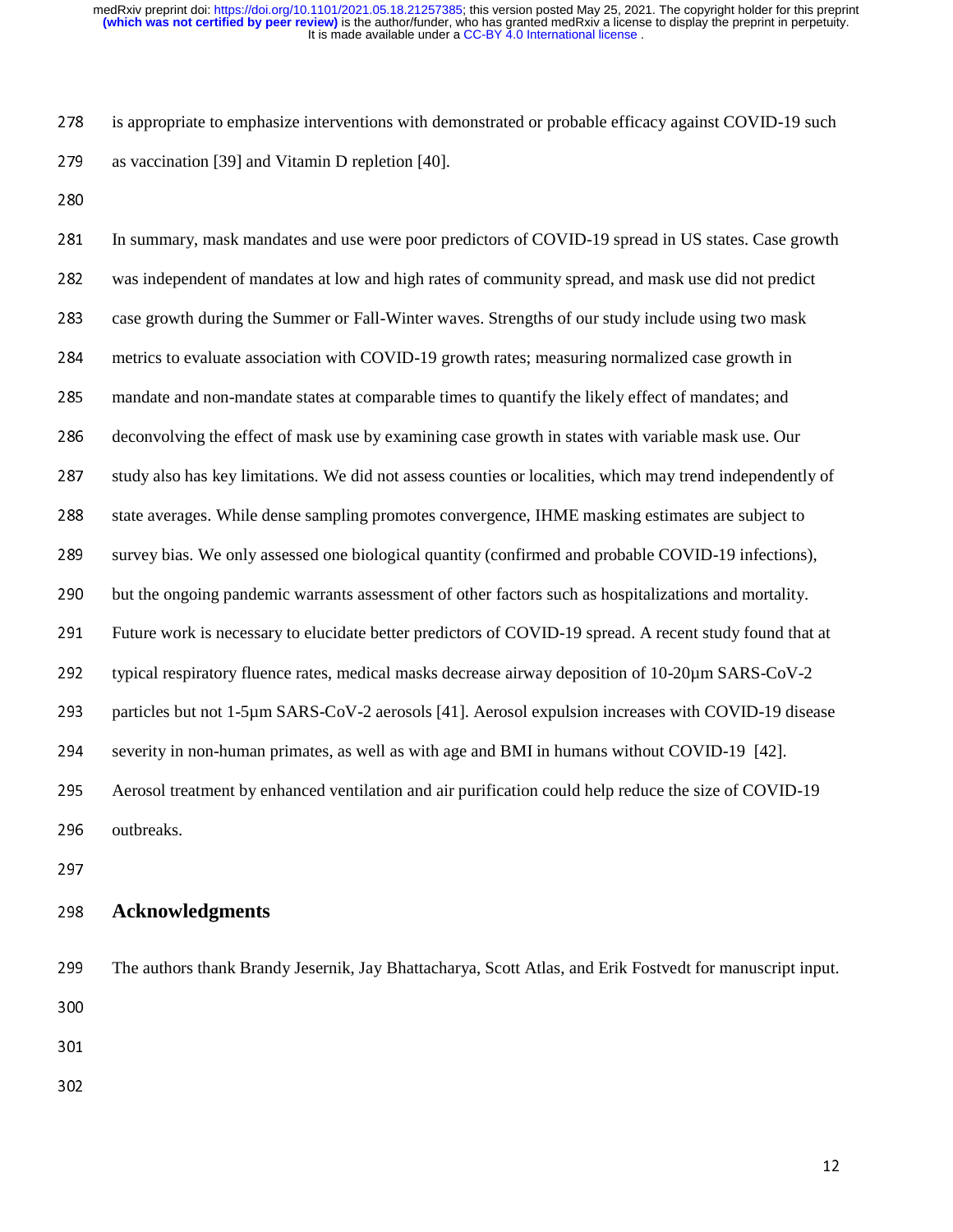It is made available under a CC-BY 4.0 International license. **(which was not certified by peer review)** is the author/funder, who has granted medRxiv a license to display the preprint in perpetuity. medRxiv preprint doi: [https://doi.org/10.1101/2021.05.18.21257385;](https://doi.org/10.1101/2021.05.18.21257385) this version posted May 25, 2021. The copyright holder for this preprint

303 **References**<br>
304 1. Zhu N,<br>
305 Pneumonia in<br>
306 2. Payne<br>
307 Infections and<br>
308 Roosevelt, Apr<br>
309 3. Hojyo<br>
310 cytokine storm<br>
311 4. Chu Y. Preumonia in China, 2019. N Engl J Med. 2020;382(8):727-33.<br>
2. Payne DC, Smith-Jeffcoat SE, Nowak G, Chukwuma U, Geibe JR, Hawkins RJ, et al. SARS-CoV-<br>
Infections and Serologic Responses from a Sample of U.S. Navy Servic 2. Payne DC, Smith-Jeffcoat SE, Nowak G, Chukwuma U, (<br>
1307 Infections and Serologic Responses from a Sample of U.S. Navy<br>
1308 Roosevelt, April 2020. MMWR Morb Mortal Wkly Rep. 2020;69<br>
3. Hojyo S, Uchida M, Tanaka K, Ha Infections and Serologic Responses from a Sample of U.S. Navy Service Members - USS Theodore<br>
Roosevelt, April 2020. MMWR Morb Mortal Wkly Rep. 2020;69(23):714-21.<br>
3. Hojyo S, Uchida M, Tanaka K, Hasebe R, Tanaka Y, Murak Roosevelt, April 2020. MMWR Morb Mortal Wkly Rep. 2020;69(23):714-21.<br>
309 3. Hojyo S, Uchida M, Tanaka K, Hasebe R, Tanaka Y, Murakami M, et al. How COVID-19 indi<br>
cytokine storm with high mortality. Inflamm Regen. 2020;4 309 3. Hojyo S, Uchida M, Tanaka K, Hasebe R, Tanaka Y, Murakami M, et a<br>310 cytokine storm with high mortality. Inflamm Regen. 2020;40:37.<br>311 4. Chu Y, Yang J, Shi J, Zhang P, Wang X. Obesity is associated with incr<br>312 cytokine storm with high mortality. Inflamm Regen. 2020;40:37.<br>
310 cytokine storm with high mortality. Inflamm Regen. 2020;40:37.<br>
311 4. Chu Y, Yang J, Shi J, Zhang P, Wang X. Obesity is associated with increased severit 311 4. Chu Y, Yang J, Shi J, Zhang P, Wang X. Obesity is associate<br>312 COVID-19 pneumonia: a systematic review and meta-analysis. Eu<br>313 5. Jayaweera M, Perera H, Gunawardana B, Manatunge J. T<br>314 droplets and aerosols: A COVID-19 pneumonia: a systematic review and meta-analysis. Eur J Med Res. 2020;25(1):64.<br>
313 5. Jayaweera M, Perera H, Gunawardana B, Manatunge J. Transmission of COVID-19 virus by<br>
314 droplets and aerosols: A critical r 313 5. Jayaweera M, Perera H, Gunawardana B, Manatunge J. Transmission of COVID-19 vir<br>314 droplets and aerosols: A critical review on the unresolved dichotomy. Environ Res. 2020;188:<br>315 6. Hendrix MJ, Walde C, Findley K, 314 droplets and aerosols: A critical review on the unresolved dichotomy. Environ Res. 2020;188:1098<br>
315 6. Hendrix MJ, Walde C, Findley K, Trotman R. Absence of Apparent Transmission of SARS-Co<br>
316 from Two Stylists Aft 315 6. Hendrix MJ, Walde C, Findley K, Trotman R. Absence of Apparent Transmission of SARS-CoV-2<br>316 from Two Stylists After Exposure at a Hair Salon with a Universal Face Covering Policy - Springfield,<br>317 Missouri, May 2 316 from Two Stylists After Exposure at a Hair Salon with a Universal Face Covering Policy - Springfield,<br>317 Missouri, May 2020. MMWR Morb Mortal Wkly Rep. 2020;69(28):930-2.<br>318 7. Ludvigsson JF, Engerström L, Nordenhäll Missouri, May 2020. MMWR Morb Mortal Wkly Rep. 2020;69(28):930-2.<br>
318 7. Ludvigsson JF, Engerström L, Nordenhäll C, Larsson E. Open Schools, Covid-19, and Child an<br>
319 Teacher Morbidity in Sweden. N Engl J Med. 2021;384( 7. Ludvigsson JF, Engerström L, Nordenhäll C, Larsson E. Open Schoo<br>
319 Teacher Morbidity in Sweden. N Engl J Med. 2021;384(7):669-71.<br>
320 8. Bundgaard H, Bundgaard JS, Raaschou-Pedersen DET, von Buchw<br>
321 Effectiveness Teacher Morbidity in Sweden. N Engl J Med. 2021;384(7):669-71.<br>
320 8. Bundgaard H, Bundgaard JS, Raaschou-Pedersen DET, von Buchwald C, Todsen T, Norsk JB, et<br>
521 Effectiveness of Adding a Mask Recommendation to Other Pu 320 8. Bundgaard H, Bundgaard JS, Raaschou-Pedersen DET, von<br>321 Effectiveness of Adding a Mask Recommendation to Other Public<br>322 Infection in Danish Mask Wearers : A Randomized Controlled Tr<br>323 43. MacIntyre CR, Seale H Effectiveness of Adding a Mask Recommendation to Other Public Health Measures to Prevent SARS-CoV-<br>
2 Infection in Danish Mask Wearers : A Randomized Controlled Trial. Ann Intern Med. 2021;174(3):335-<br>
323 9. MacIntyre CR, 330 of face masks against COVID-19. Proceedings of the National Academy of Sciences. 43.<br>
324 9. MacIntyre CR, Seale H, Dung TC, Hien NT, Nga PT, Chughtai AA, et al. A cluster randomised trial<br>
325 of cloth masks compared with medical masks in healthcare workers. BMJ Open. 2015;5(4):e006577.<br>
326 10. MacIn 324 9<br>325 of c<br>325 of 10.<br>327 resp<br>328 hea<br>329 11.<br>330 of f;<br>331 202<br>332 12. 325 of cloth masks compared with medical masks in healthcare workers. BMJ Open. 2015;5(4):e006577.<br>
326 of cloth masks compared with medical masks in healthcare workers. BMJ Open. 2015;5(4):e006577.<br>
326 10. MacIntyre CR, 326 10. MacIntyre CR, Wang Q, Rahman B, Seale H, Ridda I, Gao Z, et al. Efficacy of face masks and<br>327 respirators in preventing upper respiratory tract bacterial colonization and co-infection in hospital<br>328 healthcare wo respirators in preventing upper respiratory tract bacterial colonization and co-infection in hospital<br>
328 healthcare workers. Prev Med. 2014;62:1-7.<br>
329 11. Howard J, Huang A, Li Z, Tufekci Z, Zdimal V, van der Westhuize 328 healthcare workers. Prev Med. 2014;62:1-7.<br>329 11. Howard J, Huang A, Li Z, Tufekci Z, Zdimal V, van der Westhuizen H-M, et al. An evidence re<br>330 of face masks against COVID-19. Proceedings of the National Academy of 329 11. Howard J, Huang A, Li Z, Tufekci Z, Zc<br>330 of face masks against COVID-19. Proceedings<br>331 2021;118(4):e2014564118.<br>332 12. Wang Y, Tian H, Zhang L, Zhang M, G<br>533 SARS-CoV-2 in households by face mask use,<br>734 Chi of face masks against COVID-19. Proceedings of the National Academy of Sciences.<br>
330 of face masks against COVID-19. Proceedings of the National Academy of Sciences.<br>
331 2021;118(4):e2014564118.<br>
332 12. Wang Y, Tian H, 2021;118(4):e2014564118.<br>
331 2021;118(4):e2014564118.<br>
332 12. Wang Y, Tian H, Zhang L, Zhang M, Guo D, Wu W, et al. Reduction of second<br>
5ARS-CoV-2 in households by face mask use, disinfection and social distancing: a co 332 12. Wang Y, Tian H, Zha<br>333 SARS-CoV-2 in households b<br>334 China. BMJ Glob Health. 202<br>335 13. Jha AK, Tsai T, Jacob<br>336 and stay open: Brown Schoo<br>337 <u>https://globalepidemics.org</u><br>338 <u>and-stay-open/</u>.<br>339 14. United SARS-CoV-2 in households by face mask use, disinfection and social distancing: a cohort study in Beijing,<br>
2334 China. BMJ Glob Health. 2020;5(5).<br>
235 13. Jha AK, Tsai T, Jacobson B. Why we need at least 500,000 tests per China. BMJ Glob Health. 2020;5(5).<br>
334 China. BMJ Glob Health. 2020;5(5).<br>
335 13. Jha AK, Tsai T, Jacobson B. Why we need at least 500,000 tests per day to open the economy —<br>
336 and stay open: Brown School of Public He 335 13. Jha AK, Tsai T, Jacobson B. \<br>336 and stay open: Brown School of Puk<br>337 https://globalepidemics.org/2020/0<br>338 <u>and-stay-open/</u>.<br>339 14. United States COVID-19 Cas<br>340 Prevention (CDC); 2021.<br>341 15. Guy GP, Jr., and stay open: Brown School of Public Health; 2020 [Available from:<br>
1336 and stay open: Brown School of Public Health; 2020 [Available from:<br>
1337 https://globalepidemics.org/2020/04/18/why-we-need-500000-tests-per-day-to https://globalepidemics.org/2020/04/18/why-we-need-500000-test:<br>
338 and-stay-open/.<br>
339 14. United States COVID-19 Cases and Deaths by State over Time<br>
340 Prevention (CDC); 2021.<br>
341 15. Guy GP, Jr., Lee FC, Sunshine G 346 Experiment Of State Mandates In The US. Health Aff (Millwood). 2020;39(8):1419-25. 339 14. United S<br>
339 14. United S<br>
340 Prevention (CDC<br>
341 15. Guy GP,<br>
342 Association of St<br>
343 Level COVID-19 (<br>
344 Morb Mortal Wk<br>
345 16. Lyu W, V<br>
346 Experiment Of St<br>
347 17. Institute Prevention (CDC); 2021.<br>
340 Prevention (CDC); 2021.<br>
341 15. Guy GP, Jr., Lee FC, Sunshine G, McCord R, Howard-Williams M, Kompaniyets L, et al.<br>
432 Association of State-Issued Mask Mandates and Allowing On-Premises Rest 341 15. Guy GP, Jr., Lee F<br>342 Association of State-Issue<br>343 Level COVID-19 Case and<br>344 Morb Mortal Wkly Rep. 2<br>345 16. Lyu W, Wehby G<br>346 Experiment Of State Mar<br>347 17. Institute for Hea<br>348 [Available from: https:// Association of State-Issued Mask Mandates and Allowing On-Premises Restaurant Dining with<br>
15. Level COVID-19 Case and Death Growth Rates - United States, March 1-December 31, 2020. N<br>
15. Morb Mortal Wkly Rep. 2021;70(10) 344 Morb Mortal Wkly Rep. 2021;70(10):350-4.<br>345 Ib. Lyu W, Wehby GL. Community Use Of Face Masks And COVID-19: Evidence From A Natural<br>5346 Experiment Of State Mandates In The US. Health Aff (Millwood). 2020;39(8):1419-25 345 16. Lyu W, Wehby GL. Community Use (Experiment Of State Mandates In The US. Horse 1347 17. Institute for Health Metrics and Eva [Available from: https://covid19.healthdata. Experiment Of State Mandates In The US. Health Aff (Millwood). 2020;39(8):1419-25.<br>346 Experiment Of State Mandates In The US. Health Aff (Millwood). 2020;39(8):1419-25.<br>347 17. Institute for Health Metrics and Evaluation 347 17. Institute for Health Metrics and Evaluation COVID-19 model: University of Wa<br>
348 [Available from: <u>https://covid19.healthdata.org/</u>.<br>
348 **[Available from: https://covid19.healthdata.org/**. 348 [Available from: https://covid19.healthdata.org/.<br>
Evaluation Covid-19 model: University of Washington; 2021<br>
2021<br>
2021<br>
2021<br>
2021 348 [Available from: https://covid19.healthdata.org/.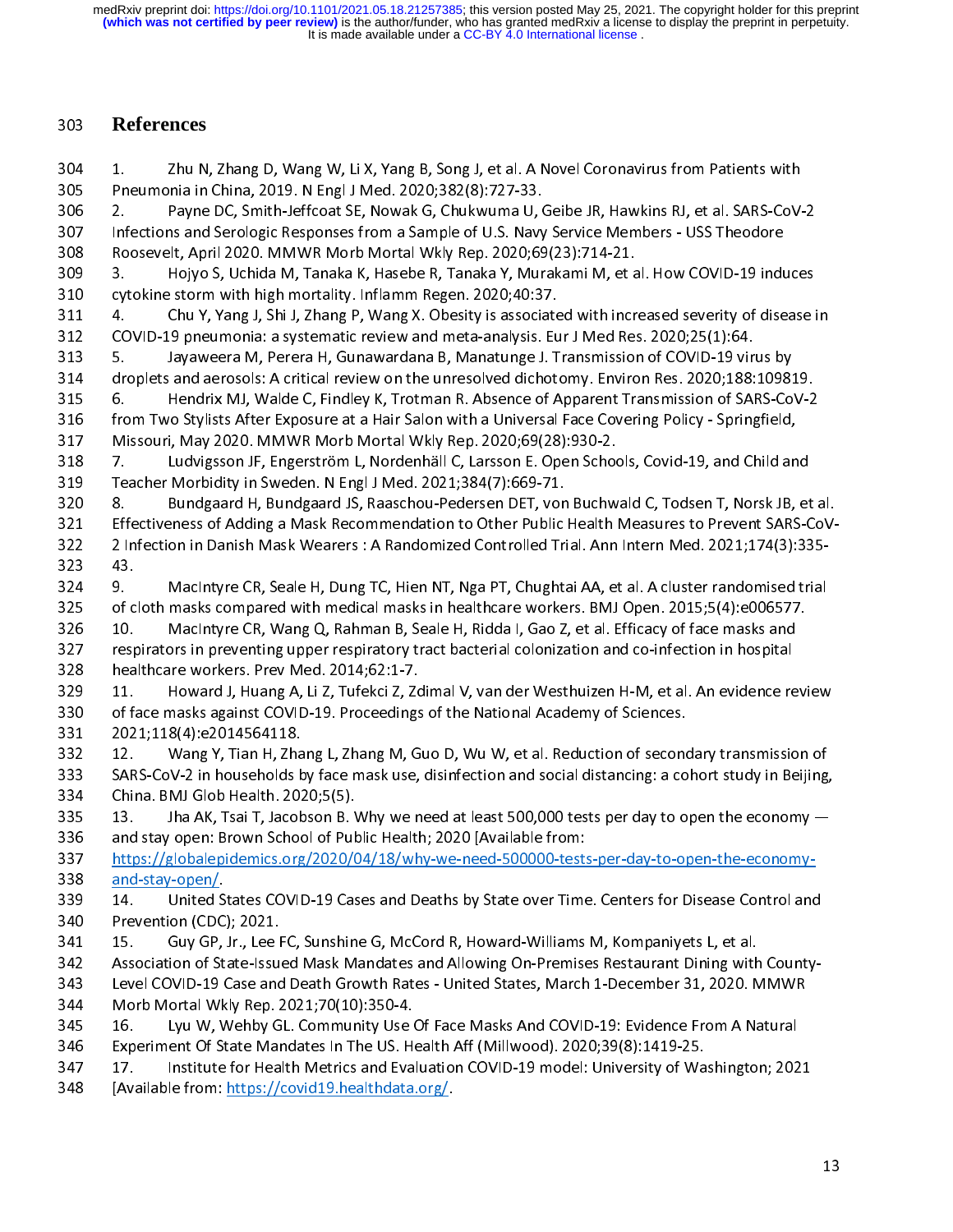It is made available under a CC-BY 4.0 International license. **(which was not certified by peer review)** is the author/funder, who has granted medRxiv a license to display the preprint in perpetuity. medRxiv preprint doi: [https://doi.org/10.1101/2021.05.18.21257385;](https://doi.org/10.1101/2021.05.18.21257385) this version posted May 25, 2021. The copyright holder for this preprint

mainland China. Int J Infect Dis. 2015;41:73-8.<br>
351 19. Curtis MJ, Alexander S, Cirino G, Docherty JR, George CH, Giembycz MA, et al. Experiment.<br>
352 design and analysis and their reporting II: updated and simplified gui 351 19. Curtis MJ, Alexander S, Cirino G, Doche<br>352 design and analysis and their reporting II: upda<br>353 reviewers. British Journal of Pharmacology. 20<br>354 20. Khan A, Waleed M, Imran M. Mathema<br>355 formulation of differen design and analysis and their reporting II: updated and simplified guidance for authors and peer<br>
streviewers. British Journal of Pharmacology. 2018;175(7):987-93.<br>
20. Khan A, Waleed M, Imran M. Mathematical analysis of a reviewers. British Journal of Pharmacology. 2018;175(7):987-93.<br>
20. Khan A, Waleed M, Imran M. Mathematical analysis of an influenza epidemic model,<br>
formulation of different controlling strategies using optimal control a 20. Khan A, Waleed M, Imran M. Mathematical analysis of a<br>353 formulation of different controlling strategies using optimal cont<br>356 formulation of different controlling strategies using optimal cont<br>357 59.<br>21. Samaras L, 354 20. Khan A, Waleed M, Imran M. Mathematical analysis of an influenza epidemic model, reproduction number. Mathematical and Computer Modelling of Dynamical Systems. 2015;<br>357 59.<br>21. Samaras L, Sicilia M-A, García-Barriocanal E. Predicting epidemics using search engir<br>25. Comparative study on measles in the 59.<br>
357 59.<br>
358 21. Samaras L, Sicilia M-A, García-Barriocanal E. Predicting epidemics using search engine data: a<br>
359 comparative study on measles in the largest countries of Europe. BMC Public Health. 2021;21(1):100.<br> 358 21.<br>359 com<br>360 22.<br>361 dea<br>362 Syn<br>363 23.<br>364 202<br>365 24. comparative study on measles in the largest countries of Europe. BMC Public Health. 2021;21(1):100.<br>
22. Ghosal S, Sengupta S, Majumder M, Sinha B. Linear Regression Analysis to predict the number<br>
deaths in India due to S 22. Ghosal S, Sengupta S, Majumder M, Sinha B. Linear Regression Analysis to predict the number<br>
360 22. Ghosal S, Sengupta S, Majumder M, Sinha B. Linear Regression Analysis to predict the number<br>
361 deaths in India due deaths in India due to SARS-CoV-2 at 6 weeks from day 0 (100 cases - March 14th 2020). Diabetes Metab<br>
Syndr. 2020;14(4):311-5.<br>
23. Chu J. A statistical analysis of the novel coronavirus (COVID-19) in Italy and Spain. Plo Solary Syndr. 2020;14(4):311-5.<br>
23. Chu J. A statistical analysis of the novel coronavirus (COVID-19) in Italy and Spain. PloS one.<br>
2021;16(3):e0249037.<br>
24. Anand S, Montez-Rath M, Han J, Bozeman J, Kerschmann R, Beyer 363 23. Chu J. A statistica<br>364 2021;16(3):e0249037.<br>365 24. Anand S, Montez<br>366 CoV-2 antibodies in a larg<br>367 Lancet (London, England)<br>368 25. Chan JF, Yuan S, 2<br>369 Risk of Noncontact Transı<br>370 (COVID-19). Clin Infect 2021;16(3):e0249037.<br>
24. Anand S, Montez-Rath M, Han J, Bozeman J, Kerschmann R, Beyer P, et al. Prevalence of SAI<br>
26. CoV-2 antibodies in a large nationwide sample of patients on dialysis in the USA: a cross-sectional s 365 24. Anand S, Mont<br>366 CoV-2 antibodies in a la<br>367 Lancet (London, Englan<br>368 25. Chan JF, Yuan 9<br>369 Risk of Noncontact Tra<br>370 (COVID-19). Clin Infect<br>371 26. Wu J, Xu F, Zho<br>372 known contact with SA<br>373 27. Cowling 374 prevent influenza transmission in households: a cluster randomized trial. Ann Intern Med. 367 Lancet (London, England). 2020;396(10259):1335-44.<br>368 25. Chan JF, Yuan S, Zhang AJ, Poon VK, Chan CC, Lee AC, et al. Surgical Mask Partition Reduces the<br>369 Risk of Noncontact Transmission in a Golden Syrian Hamster 25. Chan JF, Yuan S, Zhang AJ, Poon VK, Chan CC,<br>
369 Risk of Noncontact Transmission in a Golden Syrian Ha<br>
370 (COVID-19). Clin Infect Dis. 2020;71(16):2139-49.<br>
371 26. Wu J, Xu F, Zhou W, Feikin DR, Lin CY, He X, et<br>
3 Risk of Noncontact Transmission in a Golden Syrian Hamster Model for Coronavirus Disease 2019<br>
370 (COVID-19). Clin Infect Dis. 2020;71(16):2139-49.<br>
26. Wu J, Xu F, Zhou W, Feikin DR, Lin CY, He X, et al. Risk factors for (COVID-19). Clin Infect Dis. 2020;71(16):2139-49.<br>
371 CoVID-19). Clin Infect Dis. 2020;71(16):2139-49.<br>
371 26. Wu J, Xu F, Zhou W, Feikin DR, Lin CY, He X, et al. Risk factors for SARS among persons wit<br>
372 known contac 371 26. Wu J, Xu F, Zhou W, Feikin DR, Lin CY, He<br>372 known contact with SARS patients, Beijing, China.<br>373 27. Cowling BJ, Chan KH, Fang VJ, Cheng CK, F<br>374 prevent influenza transmission in households: a c<br>375 2009;151(7 372 known contact with SARS patients, Beijing, China. Emerg Infect Dis. 2004;10(2):210-6.<br>
373 27. Cowling BJ, Chan KH, Fang VJ, Cheng CK, Fung RO, Wai W, et al. Facemasks and hand hygiene to<br>
374 prevent influenza transmi 373 27. Cowling BJ, Chan KH, Fang VJ, Cheng CK, Fung RO, Wai W, et al. Facemasks and<br>374 prevent influenza transmission in households: a cluster randomized trial. Ann Intern M<br>375 2009;151(7):437-46.<br>376 28. Fong MW, Leung prevent influenza transmission in households: a cluster randomized trial. Ann Intern Med.<br>
2009;151(7):437-46.<br>
28. Fong MW, Leung NHL, Cowling BJ, Wu P. Upper Respiratory Infections in Schools and Childcare<br>
28. Fong MW, 2009;151(7):437-46.<br>
375 2009;151(7):437-46.<br>
376 28. Fong MW, Leung NHL, Cowling BJ, Wu P. Upper Respiratory Infections in Schools a<br>
377 Centers Reopening after COVID-19 Dismissals, Hong Kong. Emerg Infect Dis. 2021;27(5 376 28. Fong MW, Le<br>
377 Centers Reopening at<br>
378 29. Fong MW, Ga<br>
379 Pandemic Influenza in<br>
380 2020;26(5):976-84.<br>
381 30. Jefferson T, E<br>
interventions to inter<br>
383 Reviews. 2020(11).<br>
384 31. Goh Y, Tan B' Conters Reopening after COVID-19 Dismissals, Hong Kong. Emerg Infect Dis. 2021;27(5).<br>
378 29. Fong MW, Gao H, Wong JY, Xiao J, Shiu EYC, Ryu S, et al. Nonpharmaceutical Measures for<br>
379 Pandemic Influenza in Nonhealthcar 378 29. Fong MW, Gao H, Wong JY, Xiao J, Shiu EYC, Ryu S, et al. Nonpharmaceutical Me<br>379 Pandemic Influenza in Nonhealthcare Settings-Social Distancing Measures. Emerg Infect<br>380 2020;26(5):976-84.<br>381 30. Jefferson T, De 979 Pandemic Influenza in Nonhealthcare Settings-Social Distancing Measures. Emerg Infect Dis.<br>
2020;26(5):976-84.<br>
381 30. Jefferson T, Del Mar CB, Dooley L, Ferroni E, Al-Ansary LA, Bawazeer GA, et al. Physical<br>
interven 2020;26(5):976-84.<br>
381 30. Jefferson T, Del Mar CB, Dooley L, Ferroni E, Al-Ansary LA, Bawazeer GA, et al. Physic<br>
382 interventions to interrupt or reduce the spread of respiratory viruses. Cochrane Database of<br>
383 Revi 381 30. Jefferson T,<br>382 interventions to inte<br>383 Reviews. 2020(11).<br>384 31. Goh Y, Tan I<br>385 becomes a psycholo<br>386 32. Yan Y, Bayh.<br>387 COVID-19 pandemic<br>388 33. Hua W, Zuo<br>389 respirators and mec 382 interventions to interrupt or reduce the spread of respiratory viruses. Cochrane Database of Sy<br>383 Reviews. 2020(11).<br>384 31. Goh Y, Tan BYQ, Bhartendu C, Ong JJY, Sharma VK. The face mask: How a real protectio<br>385 be 383 Reviews. 2020(11).<br>
384 Sheviews. 2020(11).<br>
384 Sheviews. 2020(11).<br>
385 Beocmes a psychological symbol during Covid-19? Brain Behav Immun. 2020;88:1-5.<br>
32. Yan Y, Bayham J, Richter A, Fenichel EP. Risk compensation 384 31. Goh Y, Tan<br>385 becomes a psycholo<br>386 32. Yan Y, Bayh<br>387 COVID-19 pandemid<br>388 33. Hua W, Zuo<br>390 34. Davey SL, Lon healthcare work<br>391 on healthcare work<br>392 8. becomes a psychological symbol during Covid-19? Brain Behav Immun. 2020;88:1-5.<br>
32. Yan Y, Bayham J, Richter A, Fenichel EP. Risk compensation and face mask mandates duri<br>
23. COVID-19 pandemic. Scientific Reports. 2021;1 386 32. Yan Y, Bayham J, Richter A, Fenichel EP. Risk compensation and face mask m:<br>387 COVID-19 pandemic. Scientific Reports. 2021;11(1):3174.<br>388 33. Hua W, Zuo Y, Wan R, Xiong L, Tang J, Zou L, et al. Short-term skin re 387 COVID-19 pandemic. Scientific Reports. 2021;11(1):3174.<br>
388 33. Hua W, Zuo Y, Wan R, Xiong L, Tang J, Zou L, et al. Short-term skin reactions following use of N9!<br>
389 respirators and medical masks. Contact Dermatitis 388 33. Hua W, Zuo Y, Wan R, Xiong L, Tang J, Zou L, et al.<br>389 espirators and medical masks. Contact Dermatitis. 2020;<br>390 34. Davey SL, Lee BJ, Robbins T, Randeva H, Thake CD<br>391 on healthcare workers' performance, safet The Sample of the Sample of the Sample of the Sample of the Sample of the Sample of the Sample of the Sample of the Sample on healthcare workers' performance, safety and well-being in NHS settings. J Hosp Infect. 2021;108: 390 34. Davey SL, Lee BJ, Robbins T, Randeva H, Thake CD. Heat stress and medithcare workers' performance, safety and well-being in NHS setti<br>
392 8. Rosenberg K. The joint commission addresses health care work<br>
304 2014;1 391 on healthcare workers' performance, safety and well-being in NHS settings. J Hosp Infect. 2021;108:185-<br>392 3. Rosenberg K. The joint commission addresses health care worker fatigue. Am J Nurs.<br>394 2014;114(7):17.<br>36. on healthcare workers' performance, safety and well-being in NHS settings. J Hosp Infect. 2021;108:185-<br>392 8.<br>393 35. Rosenberg K. The joint commission addresses health care worker fatigue. Am J Nurs.<br>2014;114(7):17.<br>395 392 8. 394 2014;114(7):17.<br>395 36. Spitzer M. Masked education? The benefits and burdens of wearing face masks in sch<br>396 the current Corona pandemic. Trends Neurosci Educ. 2020;20:100138. 395 36. Spitzer N<br>396 the current Coro 396 the current Corona pandemic. Trends Neurosci Educ. 2020;20:100138.<br>14<br>14 396 the current Corona pandemic. Trends Neurosci Educ. 2020;20:100138.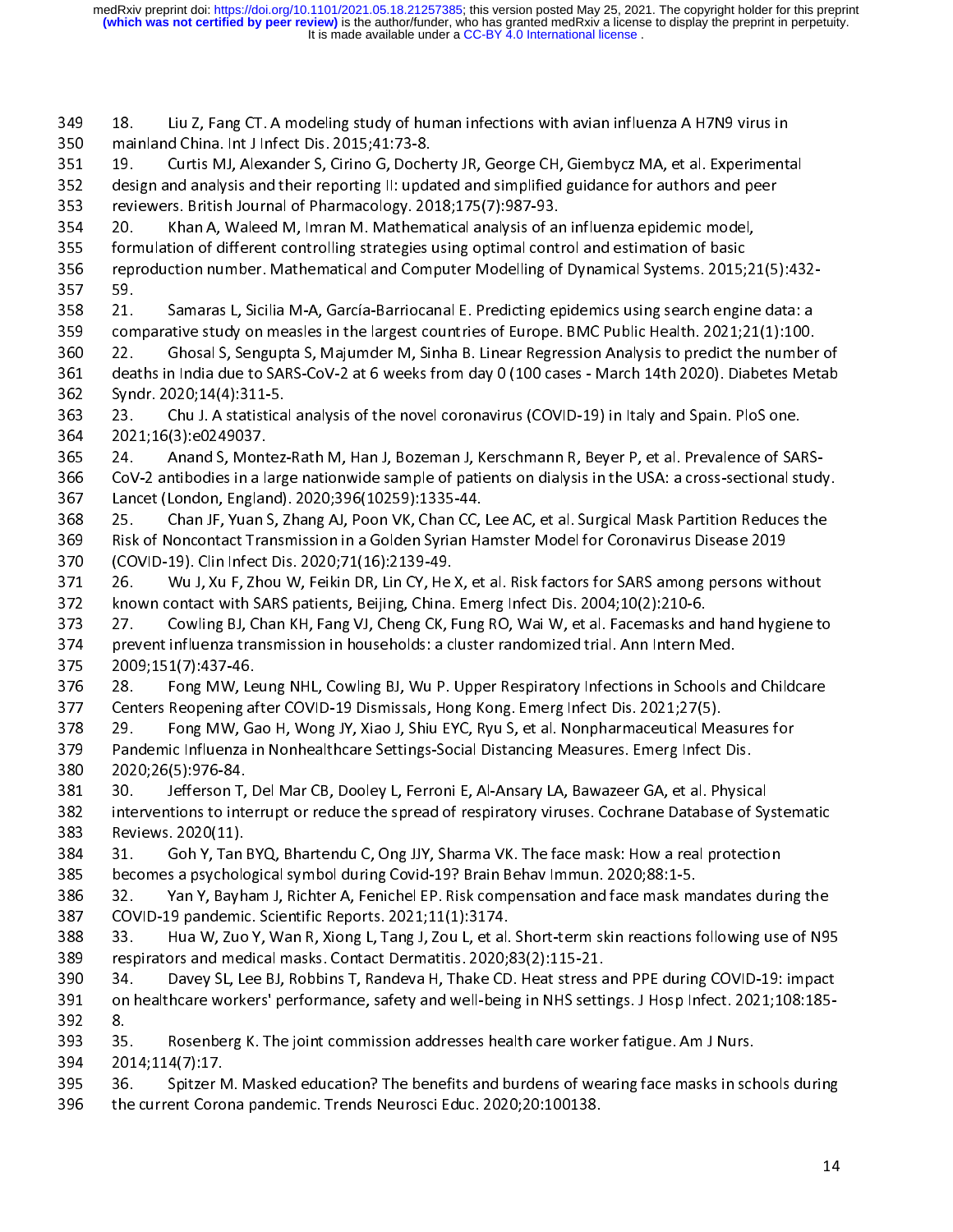398 speech signals. J Acoust Soc Am. 2020;148(4):2371.<br>399 speech signals. J Acoust Soc Am. 2020;148(4):2371.<br>399 38. Atcherson SR, Finley ET, Renee McDowell BR, Watson C. More Speech Degradations and<br>390 Considerations in 399 38. Atcherson SR, Finley ET, Renee McDowell BI<br>400 Considerations in the Search for Transparent Face C<br>401 Today. 2020;Nov/Dec.<br>402 39. Polack FP, Thomas SJ, Kitchin N, Absalon J, G<br>403 the BNT162b2 mRNA Covid-19 Vacci Considerations in the Search for Transparent Face Coverings During the COVID-19 Pandemic. Aucherson Stage 2020;Nov/Dec.<br>
39. Polack FP, Thomas SJ, Kitchin N, Absalon J, Gurtman A, Lockhart S, et al. Safety and Effica<br>
402 Today. 2020;Nov/Dec.<br>
402 39. Polack FP, Thomas SJ, Kitchin N, Absalon J, Gurtman A, Lockhart S, et al. Safety and Efficacy of<br>
403 the BNT162b2 mRNA Covid-19 Vaccine. N Engl J Med. 2020;383(27):2603-15.<br>
404 40. Radujkovi 402 39. Polack FP, Thom<br>403 the BNT162b2 mRNA C<br>404 40. Radujkovic A, H<br>405 Deficiency and Outcom<br>406 41. Xi J, Si XA, Naga<br>407 SARS-CoV-2 aerosols in<br>408 42. Edwards DA, A<br>409 increases with COVID-1<br>410 the United States the BNT162b2 mRNA Covid-19 Vaccine. N Engl J Med. 2020;383(27):2603-15.<br>
404 40. Radujkovic A, Hippchen T, Tiwari-Heckler S, Dreher S, Boxberger M, Merle U. Vitamin D<br>
2015 Deficiency and Outcome of COVID-19 Patients. Nutr 404 40. Radujkovic A, Hippchen T, Tiwari-Heckler S, Dreher S, Boxberger M, M<br>405 Deficiency and Outcome of COVID-19 Patients. Nutrients. 2020;12(9).<br>406 41. Xi J, Si XA, Nagarajan R. Effects of mask-wearing on the inhalabi Deficiency and Outcome of COVID-19 Patients. Nutrients. 2020;12(9).<br>
406 41. Xi J, Si XA, Nagarajan R. Effects of mask-wearing on the inhalability and deposition of air<br>
407 SARS-CoV-2 aerosols in human upper airway. Phys 406 41. Xi J, Si XA, Nagarajan R. Effects of mask-wearing on the inhalat<br>
407 SARS-CoV-2 aerosols in human upper airway. Phys Fluids (1994). 2020<br>
408 42. Edwards DA, Ausiello D, Salzman J, Devlin T, Langer R, Bedding<br>
inc 407 SARS-CoV-2 aerosols in human upper airway. Phys Fluids (1994). 2020;32(12):123312.<br>408 42. Edwards DA, Ausiello D, Salzman J, Devlin T, Langer R, Beddingfield BJ, et al. Exhaled aerosol<br>409 increases with COVID-19 infe 408 42. Edwards DA, Ausiello D, Salzman J, Devlin T, Langer R, Beddingfield BJ, et al. Ex<br>
409 increases with COVID-19 infection, age, and obesity. Proceedings of the National Acade<br>
410 the United States of America. 2021; 409 increases with COVID-19 infection, age, and obesity. Proceedings of the National Academy of Science<br>the United States of America. 2021;118(8).<br>411<br>412 410 the United States of America. 2021;118(8).<br>411<br>412<br>413<br>414 411<br>412<br>413<br>414<br>415 412<br>413<br>414<br>415<br>416 ---<br>413<br>414<br>415<br>416<br>417 414<br>415<br>416<br>417<br>418 415<br>416<br>417<br>418<br>419 416<br>417<br>418<br>419<br>420 417<br>418<br>418<br>420<br>421 417 418<br>418<br>420<br>421<br>422 418 419<br>420<br>421<br>422<br>423 419 420<br>421<br>422<br>423 420  $421$ <br> $422$ <br> $423$ <br> $424$ 421  $422$ <br> $423$ <br> $424$ <br> $425$ 422 423<br>424<br>425<br>426 423  $424$ <br> $425$ <br> $426$ <br> $427$ 424 425<br>426<br>427<br>428 425 426<br>427<br>428<br>429 426 427<br>428<br>429 427 428<br>429 428 428 429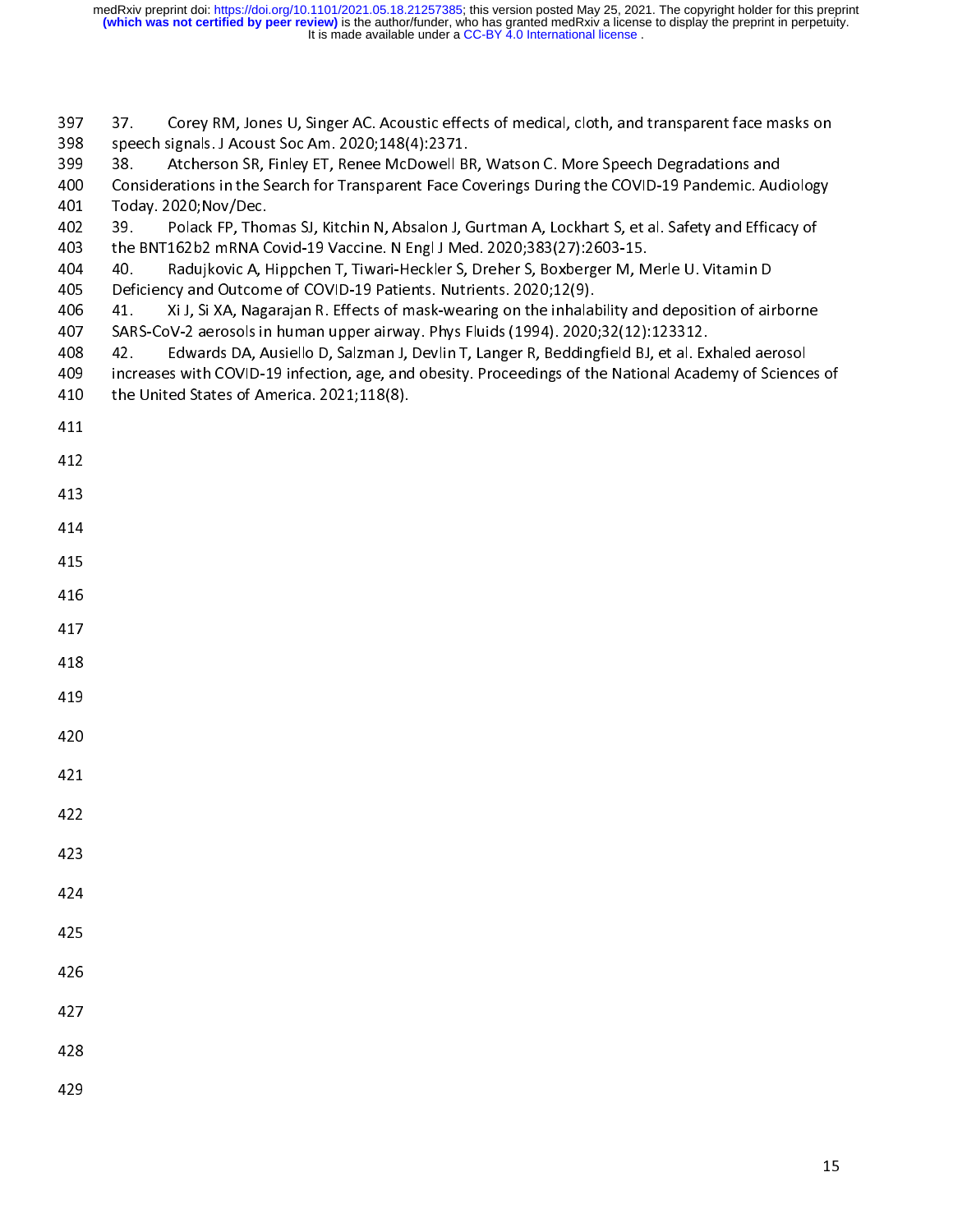430 **Figure Legends**<br>431 **Fig 1. Mask manda**<br>432 **States**. A. Daily CO<br>433 2021. Red horizonta<br>434 Surge: difference in Fig 1. Mask mandates are not associated with lower COVID-19 growth rates in continental US<br>
States. A. Daily COVID-19 case growth rate for continental US states from 20 April 2020 to 6 Marc<br>
2021. Red horizontal lines deno **States**. A. Daily COVID-19 case growth rate for continental US states from 20 April 2020 to 6 March 2021. Red horizontal lines denote growth rate minima (Min) and maxima (Max) after the Summer wav Surge: difference in cas

2021. Red horizontal lines denote growth rate minima (Min) and maxima (Max) after the Summer wave.<br>
434 Surge: difference in case growth between min. and max. Thin black line and wide gray bars denote mean<br>
435 and 95% con 434 Surge: difference in case growth between min. and max. Thin black line and wide gray bars denote mean and 95% confidence intervals, respectively. B. Early mandate states (blue) exhibited greater mask use than late (gr and 95% confidence intervals, respectively. B. Early mandate states (blue) exhibited greater mask use<br>than late (green) and no (red) mandate states during the Fall-Winter wave. C. Minimum growth rates v<br>indistinguishable than late (green) and no (red) mandate states during the Fall-Winter wave. C. Minimum growth rates were indistinguishable between early (blue) and combined late and no mandate (orange) states. D. Maximum growth rates were indistinguishable between early (blue) and combined late and no mandate (orange) states. D. Maximum<br>growth rates were indistinguishable among early, late, and no mandate states. E-F. Surge sizes (E) and<br>surge rates (F) wer

growth rates were indistinguishable among early, late, and no mandate states. E-F. Surge sizes (E) and<br>
439 surge rates (F) were indistinguishable among early, late, and no mandate states. \*: p<0.05 by Šídák pos<br>
440 test surge rates (F) were indistinguishable among early, late, and no mandate states. \*: p<0.05 by Sídák post-<br>test after one-way ANOVA. n.s.: not significant by Mann-Whitney U test (C) or one-way ANOVA (D-F)<br>Error bars: 95% co

test after one-way ANOVA. n.s.: not significant by Mann-Whitney U test (C) or one-way ANOVA (D-F).<br>
441 Error bars: 95% confidence intervals.<br>
442 Fig 2. Statewide mask mandates do not predict lower post-mandate case growt 441 Error bars: 95% confidence intervals.<br>442 Fig 2. Statewide mask mandates do<br>444 states. A. Case growth was indistingu<br>445 mandates. n.s.: not significant by one-443<br>444<br>445<br>446 Fig 2. Statewide mask mandates do not predict lower post-mandate case growth in contiguous US<br>states. A. Case growth was indistinguishable among states with early (blue), late (green), and no (red)<br>mandates. n.s.: not sign **states**. A. Case growth was indistinguishable among states with early (blue), late (green), and no (red) mandates. n.s.: not significant by one-way ANOVA. Error bars: 95% confidence intervals. B. Growth curves were indist mandates. n.s.: not significant by one-way ANOVA. Error bars: 95% confidence intervals. B. Growth<br>curves were indistinguishable for states with early (blue), late (green), and no (red) mandates. Heavy li<br>and shaded regions curves were indistinguishable for states with early (blue), late (green), and no (red) mandates. Heavy lines<br>and shaded regions denote means and 95% confidence intervals, respectively. Post-mandate case growth<br>refers to cu and shaded regions denote means and 95% confidence intervals, respectively. Post-mandate case growth<br>refers to cumulative cases between mandate issuance date and 6 March 2021 (A) or growth curves after<br>mandate issuance up refers to cumulative cases between mandate issuance date and 6 March 2021 (A) or growth curves after<br>mandate issuance up to 6 March 2021 (B). For states with late and no mandates, effective dates are<br>medians of issuance da mandate issuance up to 6 March 2021 (B). For states with late and no mandates, effective dates are<br>
medians of issuance dates among bordering states with early mandates.<br> **451**<br> **452** Fig 3. Mask use does not consistently

## medians of issuance dates among bordering states with early mandates.<br>451 Fig 3. Mask use does not consistently predict COVID-19 case growt<br>453 Mask use was associated with lower minimum growth rates. B. First and<br>454 from 452<br>453<br>454 Fig 3. Mask use does not consistently predict COVID-19 case growth in continental US states. A.<br>
Mask use was associated with lower minimum growth rates. B. First and last mask use quintiles grew<br>
from 400 to 1350 cases pe

453 Mask use was associated with lower minimum growth rates. B. First and last mask use quintiles grew<br>154 from 400 to 1350 cases per 100,000 at indistinguishable rates before minima. C. Mask use was not<br>154 from 400 to 13

454 from 400 to 1350 cases per 100,000 at indistinguishable rates before minima. C. Mask use was not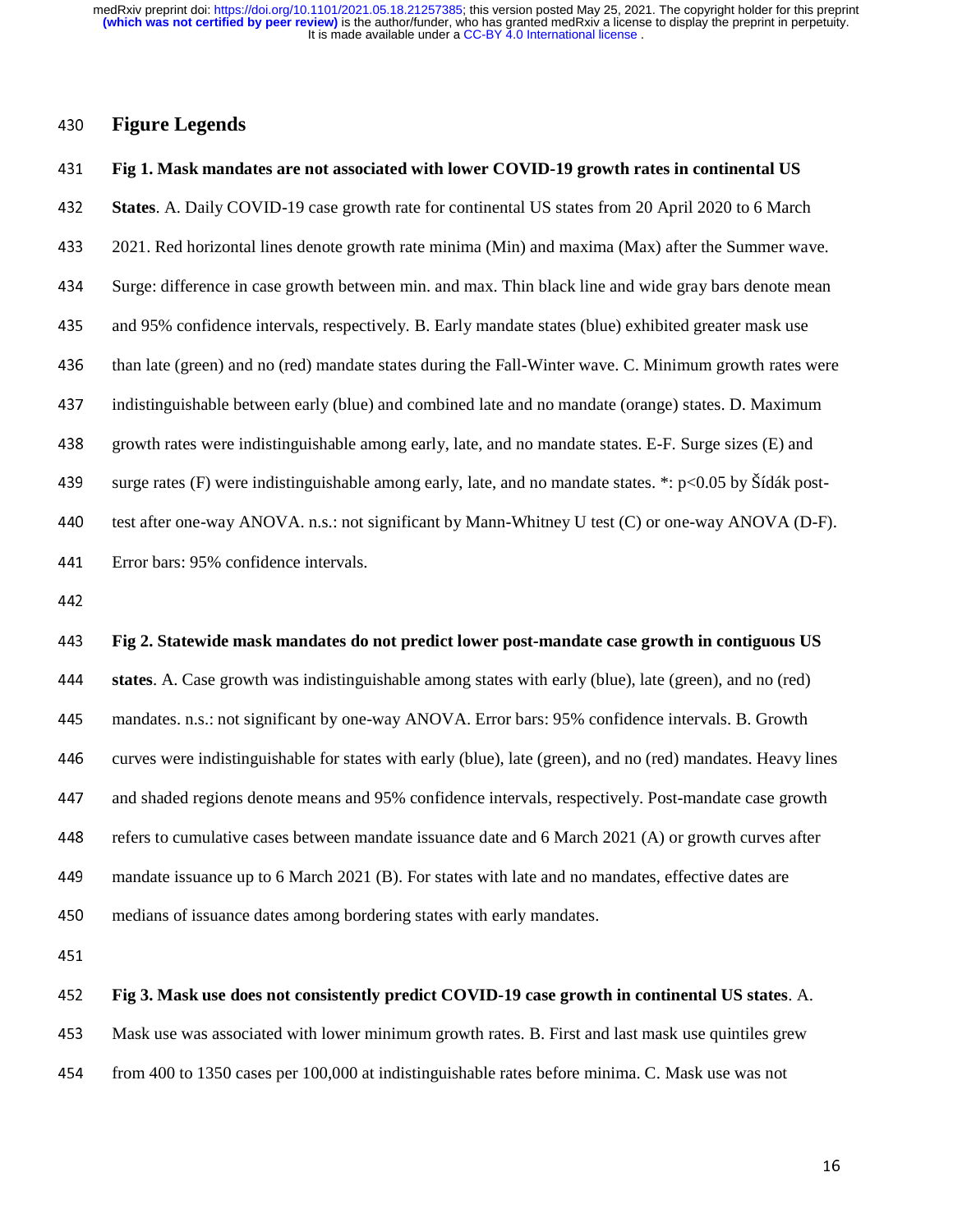| 455 | associated with maximum growth rates. D. Growth rates and normalized cases were indistinguishable                             |
|-----|-------------------------------------------------------------------------------------------------------------------------------|
| 456 | after maxima between first and last mask use quintiles. E. Mask use was associated with larger surge                          |
| 457 | sizes. F. Mask use was not associated with surge rates. A, C, E, F: Each SLR includes both Northeast                          |
| 458 | (solid light blue; $\bullet$ ) and non-Northeast (black; $\bullet$ ) state data. Equations are given when p<0.05 for the null |
| 459 | hypothesis of zero slope. $R^2$ values refer to unconstrained lines of best fit.                                              |
| 460 |                                                                                                                               |
| 461 | Fig 4. Mask use does not predict lower COVID-19 growth during the Summer or Fall-Winter                                       |
| 462 | waves. A-B. Daily COVID-19 case growth rate (A) and total COVID-19 cases (B) for US states from 20                            |
| 463 | April 2020 to 6 March 2021. Red vertical lines denote Summer (Jun-Oct 2020) and Fall-Winter (Oct                              |
| 464 | 2020-Mar 2021) waves. Thin black line and wide gray bars denote mean and 95% confidence intervals,                            |
| 465 | respectively. C. Higher normalized cases predicted lower Summer case growth in non-Northeast states                           |
| 466 | (black; •). D. Higher normalized cases predicted lower Fall-Winter case growth in Northeast (solid light                      |
| 467 | blue; $\bullet$ ) and non-Northeast ( $\bullet$ ) continental states. E. Summer case growth was independent of mask use       |
| 468 | in non-Northeast states $(\bullet)$ . F. Fall-Winter case growth was independent of mask use in Northeast $(\bullet)$ and     |
| 469 | non-Northeast ( $\bullet$ ) continental states. C, E: SLR models exclude Northeast states ( $\circ$ ). D, F: SLR models       |
| 470 | include both Northeast and non-Northeast continental states. Equations are given when $p<0.05$ for the                        |
| 471 | null hypothesis of zero slope. $R^2$ values refer to unconstrained lines of best fit.                                         |
| 472 |                                                                                                                               |
| 473 |                                                                                                                               |
| 474 |                                                                                                                               |
|     |                                                                                                                               |
| 475 |                                                                                                                               |
| 476 |                                                                                                                               |
| 477 |                                                                                                                               |
| 478 |                                                                                                                               |
|     |                                                                                                                               |
|     | 17                                                                                                                            |
|     |                                                                                                                               |
|     |                                                                                                                               |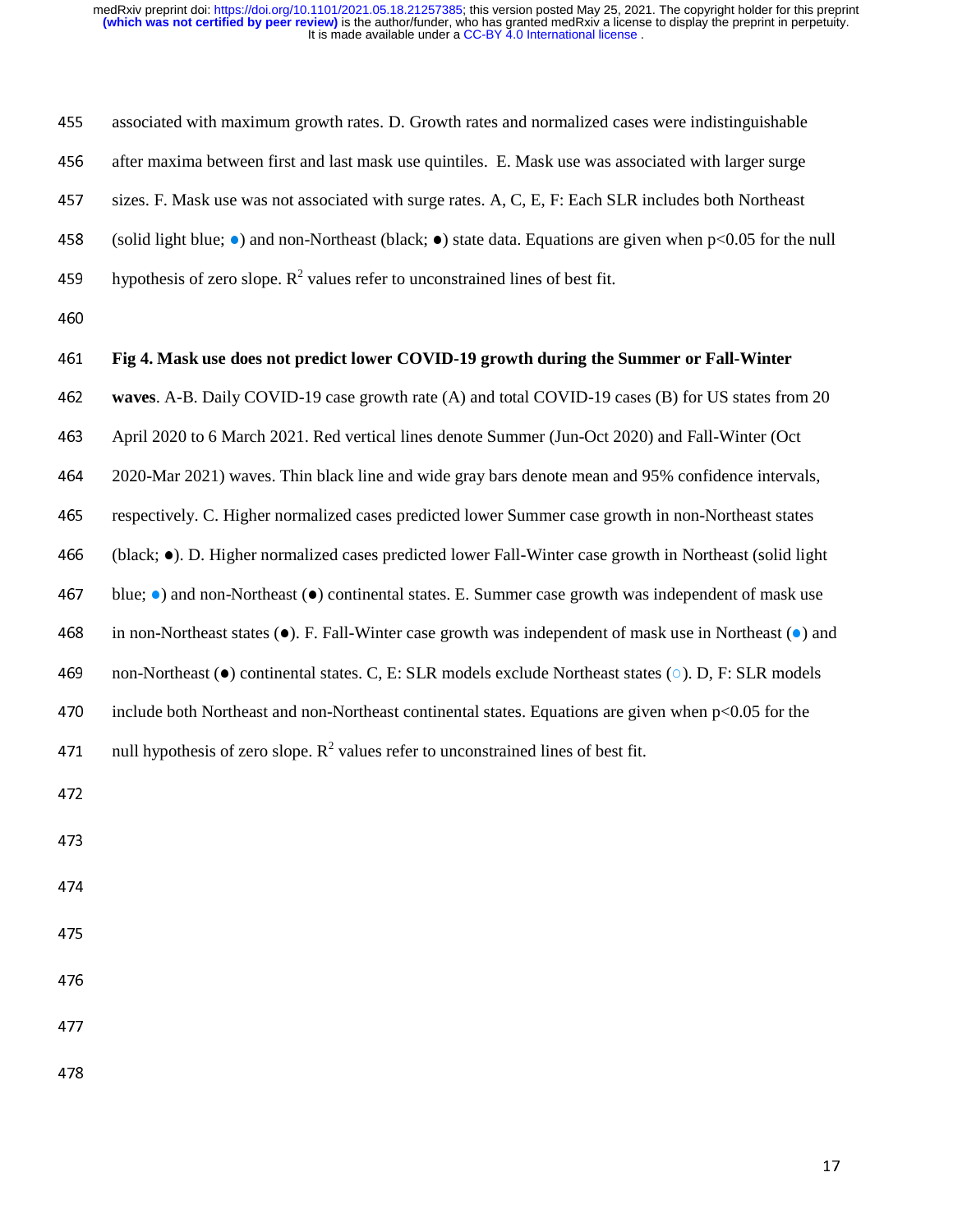### **Supporting Information Legends**<br>**S1 Fig. COVID-19 case growth rates in**<br>**August 2<sup>nd</sup> 2020.** Top. COVID-19 growth<br>**482** logarithm of total cases on a day and the n<br>wide gray denote mean and 95% confidend **S1 Fig. COVID-19 case growth rates in US states with statewide mask mandates issued on or before<br>
August**  $2^{nd}$  **2020. Top. COVID-19 growth phases. Y-axis values are differences between the natural<br>
logarithm of total cas** August 2<sup>nd</sup> 2020. Top. COVID-19 growth phases. Y-axis values are differences between the natural **2020. 2020. 2020. 2020. 2020. 2020. 2020. 2020. 2020. 2020. 2020. 2020. 2020. 2020. 2020. 2020. 2020. 2020. 2020. 2020. 2020. 2020. 2020. 2020. 2020. 2020. 2020. 2020** logarithm of total cases on a day and the natural logarithm of total cases on the prior day. Thin black and<br>wide gray denote mean and 95% confidence intervals, respectively. Bottom. Individual states. Red<br>vertical lines de wide gray denote mean and 95% confidence intervals, respectively. Bottom. Individual states. Red<br>vertical lines denote dates of mask mandate issuance. Red horizontal lines indicate growth rate min<br>(phase 4) and maxima (pha %484 vertical lines denote dates of mask mandate issuance. Red horizontal lines indicate growth rate minima<br>
485 (phase 4) and maxima (phase 5) after Summer waves.<br>
486 S2 Fig. COVID-19 case growth rates in US states with 485 (phase 4) and maxima (phase 5) after Summer waves.<br>486<br>**52 Fig. COVID-19 case growth rates in US states w**<br>**488 August 2<sup>nd</sup> 2020**. Top. COVID-19 growth phases. Y-a<br>logarithm of total cases on a day and the natural

487<br>488<br>489<br>490 52 Fig. COVID-19 case growth rates in US states with statewide mask mandates issued after<br>488 August  $2^{nd}$  2020. Top. COVID-19 growth phases. Y-axis values are differences between the natural<br>489 logarithm of total cases August 2<sup>nd</sup> 2020. Top. COVID-19 growth phases. Y-axis values are differences between the natural **2020**. Top. COVID-19 growth phases. Y-axis values are differences between the natural logarithm of total cases on a day and the natural logarithm of total cases on the prior day. Thin black wide gray denote mean and 95%

logarithm of total cases on a day and the natural logarithm of total cases on the prior day. Thin black and<br>wide gray denote mean and 95% confidence intervals, respectively. Bottom. Individual states. Red<br>vertical lines de

# wide gray denote mean and 95% confidence intervals, respectively. Bottom. Individual states. Red<br>
491 vertical lines denote dates of mask mandate issuance. Red horizontal lines indicate growth rate min<br>
492 (phase 4) and m

vertical lines denote dates of mask mandate issuance. Red horizontal lines indicate growth rate minima<br>
(phase 4) and maxima (phase 5) after Summer waves.<br> **493** S3 Fig. COVID-19 case growth rates in US states without stat (phase 4) and maxima (phase 5) after Summer waves.<br>
493<br>
53 Fig. COVID-19 case growth rates in US states w<br>
495 19 growth phases. Y-axis values are differences betwe<br>
496 the natural logarithm of total cases on the prior d 494<br>495<br>496<br>497 **S3 Fig. COVID-19 case growth rates in US states without statewide mask mandates**. Top. COVID-<br>495 19 growth phases. Y-axis values are differences between the natural logarithm of total cases on a day an<br>496 the natural lo 19 growth phases. Y-axis values are differences between the natural logarithm of total cases on a day and<br>
496 the natural logarithm of total cases on the prior day. Thin black and wide gray denote mean and 95%<br>
confidence the natural logarithm of total cases on the prior day. Thin black and wide gray denote mean and 95%<br>confidence intervals, respectively. Bottom. Individual states. Red horizontal lines indicate growth rate<br>minima (phase 4)

confidence intervals, respectively. Bottom. Individual states. Red horizontal lines indicate growth rate<br>
498 minima (phase 4) and maxima (phase 5) after Summer waves.<br>
499 S4 Fig. Total cases, growth rates, and mask use a minima (phase 4) and maxima (phase 5) after Summer waves.<br>
499<br>
500 **S4 Fig. Total cases, growth rates, and mask use at minima** i<br>
501 cases do not predict mask use at minima. Right. More normaliz<br>
Northeast states at min ---<br>500<br>501<br>502<br>503 **500 S4 Fig. Total cases, growth rates, and mask use at minima in continental US states**. Left. Normalized cases do not predict mask use at minima. Right. More normalized cases predict lower growth rates in non-Northeast s 501 cases do not predict mask use at minima. Right. More normalized cases predict lower growth rates in non-<br>
502 Northeast states at minima. Black circles ( $\bullet$ ): all states except Hawaii. Blue hollow circles ( $\circ$ ): Exc So2 Northeast states at minima. Black circles (●): all states except Hawaii. Blue hollow circles (○): Excluded<br>Northeast states. Red squares (■): Midwest states. Green triangles (▲): Mountain-Plains States. Grey<br>11 503 Northeast states. Red squares (■): Midwest states. Green triangles (▲): Mountain-Plains States. Grey<br>Northeast states. Red squares (■): Midwest states. Green triangles (▲): Mountain-Plains States. Grey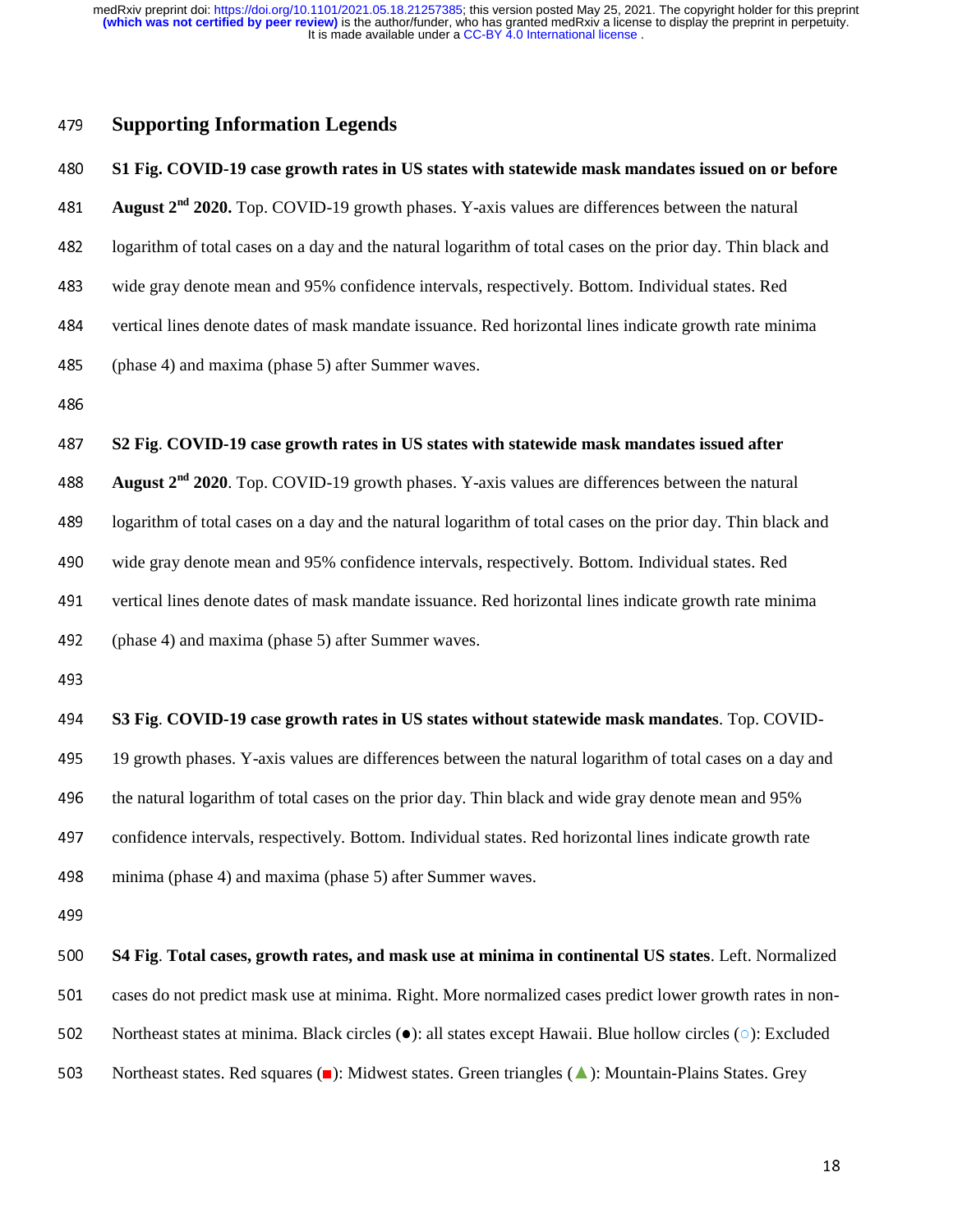triangles ( $\Psi$ ): South states. Gold diamonds ( $\bullet$ ): Pacific states except Hawaii. SLR models include all<br>states except Hawaii (left) or all states except Hawaii and Northeast states (right). R<sup>2</sup> values refer to<br>unconst states except Hawaii (left) or all states except Hawaii and Northeast states (right).  $R^2$  values refer to

states except Hawaii (left) or all states except Hawaii and Northeast states (right).  $R^2$  values refer to<br>506 unconstrained lines of best fit.<br>507 S5 Fig. Total cases, growth rates, and mask use at minima in continental 506 unconstrained lines of best fit.<br>507 **S5 Fig. Total cases, growth random**<br>509 cases do not predict mask use a<br>510 continental states at maxima. B 508<br>509<br>510<br>511<br>511 **S5 Fig. Total cases, growth rates, and mask use at minima in continental US states**. Left. Normalized cases do not predict mask use at maxima. Right. More normalized cases predict lower growth rates in all continental sta cases do not predict mask use at maxima. Right. More normalized cases predict lower growth rates in all<br>510 continental states at maxima. Black circles ( $\bullet$ ): all states but Hawaii. Light blue circles ( $\bullet$ ): Northeast<br>5 510 continental states at maxima. Black circles ( $\bullet$ ): all states but Hawaii. Light blue circles ( $\bullet$ ): Northeast<br>511 states. Red squares ( $\bullet$ ): Midwest states. Green triangles ( $\bullet$ ): Mountain-Plains States. Grey tria 511 states. Red squares (■): Midwest states. Green triangles (▲): Mountain-Plains States. Grey triangles (▼):<br>512 South states. Gold diamonds (◆): Pacific states but Hawaii. SLR models include all states but Hawaii. R<sup>2</sup> South states. Gold diamonds ( $\bullet$ ): Pacific states but Hawaii. SLR models include all states but Hawaii. R<sup>2</sup> ---<br>513<br>514<br>515<br>516<br>517 values refer to unconstrained lines of best fit. ε: Non-normal residuals (D'Agostino-Pearson p=0.008).<br>
514 S1 Table. Total normalized cases, daily case growth, mask use, and statistical tests. Worksheet A.<br>
516 Total nor 515<br>515<br>516<br>517<br>518 **S15 S1 Table. Total normalized cases, daily case growth, mask use, and statistical tests**. Worksheet A.<br>
Total normalized cases (cases per 100,000 residents of each US state) from 6 March 2020 to 6 March<br>
2021. Total case 516 Total normalized cases (cases per 100,000 residents of each US state) from 6 March 2020 to 6 March 2021. Total cases obtained from the CDC were divided by 2019 projected state populations and multiplied by 100,000. Wor 2021. Total cases obtained from the CDC were divided by 2019 projected state populations and<br>518 multiplied by 100,000. Worksheet B. Daily case growth for each US state from 2 April 2020 to 2021. 7-day rolling averages are multiplied by 100,000. Worksheet B. Daily case growth for each US state from 2 April 2020 to 1 March<br>
2021. 7-day rolling averages are given. Red and gold text denote minima and maxima, respectively. Bolc<br>
520 highlighted 2021. 7-day rolling averages are given. Red and gold text denote minima and maxima, respectively. Bold, highlighted text indicate actual mandate issuance dates for early and late mandate states (yellow highlight, bold red) highlighted text indicate actual mandate issuance dates for early and late mandate states (yellow highlight,<br>
bold red) and effective mandate issuance dates for late and no mandate states (blue highlight, bold<br>
orange). Wo

bold red) and effective mandate issuance dates for late and no mandate states (blue highlight, bold<br>
orange). Worksheet C. Mask use for each US state on specified dates or ranges of dates. Date range<br>
use values are simple orange). Worksheet C. Mask use for each US state on specified dates or ranges of dates. Date range mask<br>use values are simple arithmetic means of daily mask use over the specified date range. Blue and red text<br>indicate sta states are simple arithmetic means of daily mask use over the specified date range. Blue and red text<br>
states in the first and last mask use quintile, respectively (i.e., states with highest and lowest<br>
mean mask use betwe

indicate states in the first and last mask use quintile, respectively (i.e., states with highest and lowest<br>mean mask use between 1 June 2020 and 1 March 2021). Mask use data are estimates provided by th<br>University of Wash

mean mask use between 1 June 2020 and 1 March 2021). Mask use data are estimates provided by the<br>526 University of Washington Institute for Health Metrics and Evaluation. Worksheet D. Statistical test<br>527 summaries. Tests University of Washington Institute for Health Metrics and Evaluation. Worksheet D. Statistical test<br>summaries. Tests are reported in the order they appear in the Results. Red text specifies model<br>assumption violations, fol 527 summaries. Tests are reported in the order they appear in the Results. Red text specifies model<br>528 assumption violations, followed by alternative tests that fulfill assumptions. All reported statist<br>529 parameters wer 528 assumption violations, followed by alternative tests that fulfill assumptions. All reported statistics and<br>529 parameters were calculated with GraphPad Prism 9.1 (Prism files available upon request).

529 parameters were calculated with GraphPad Prism 9.1 (Prism files available upon request).

19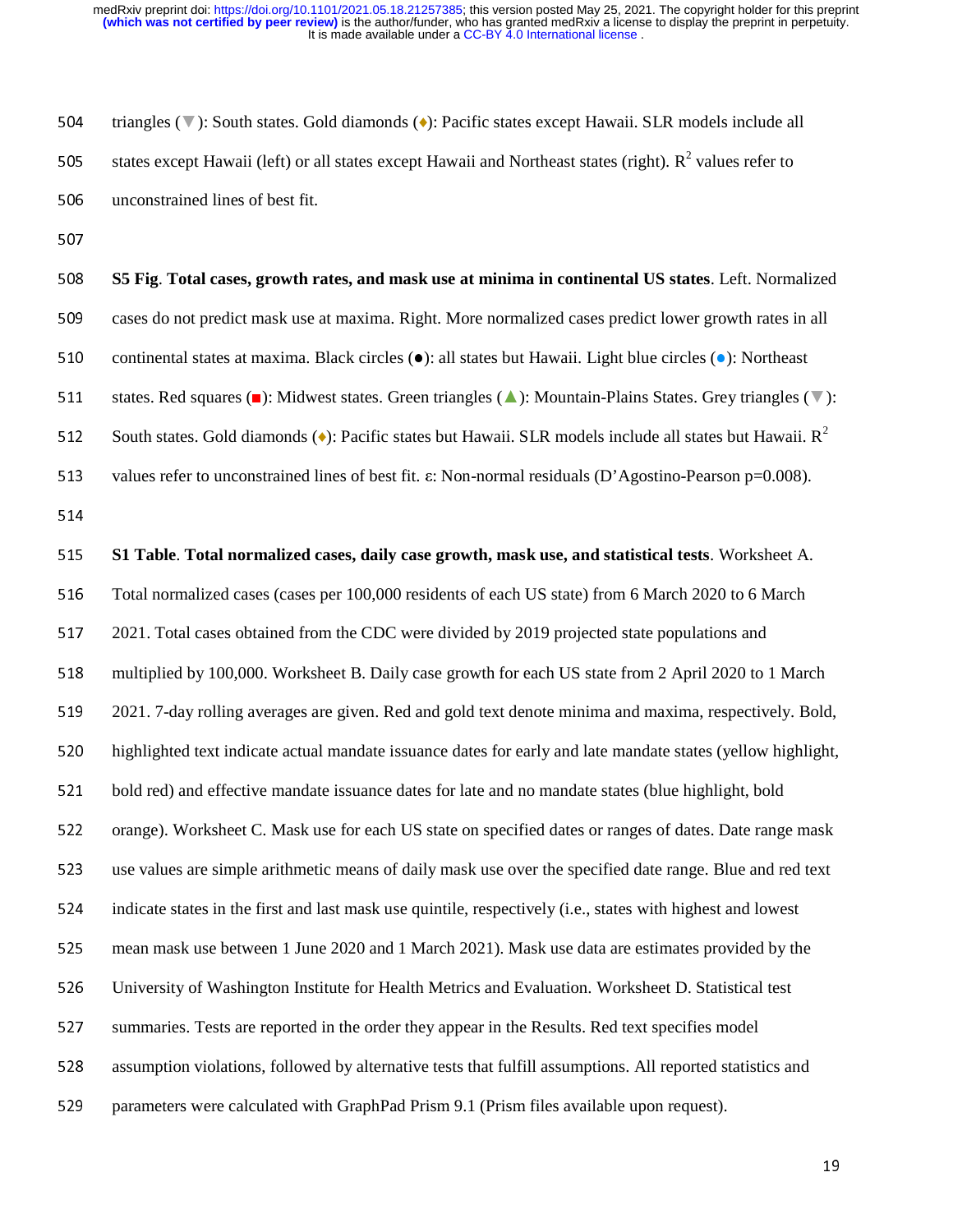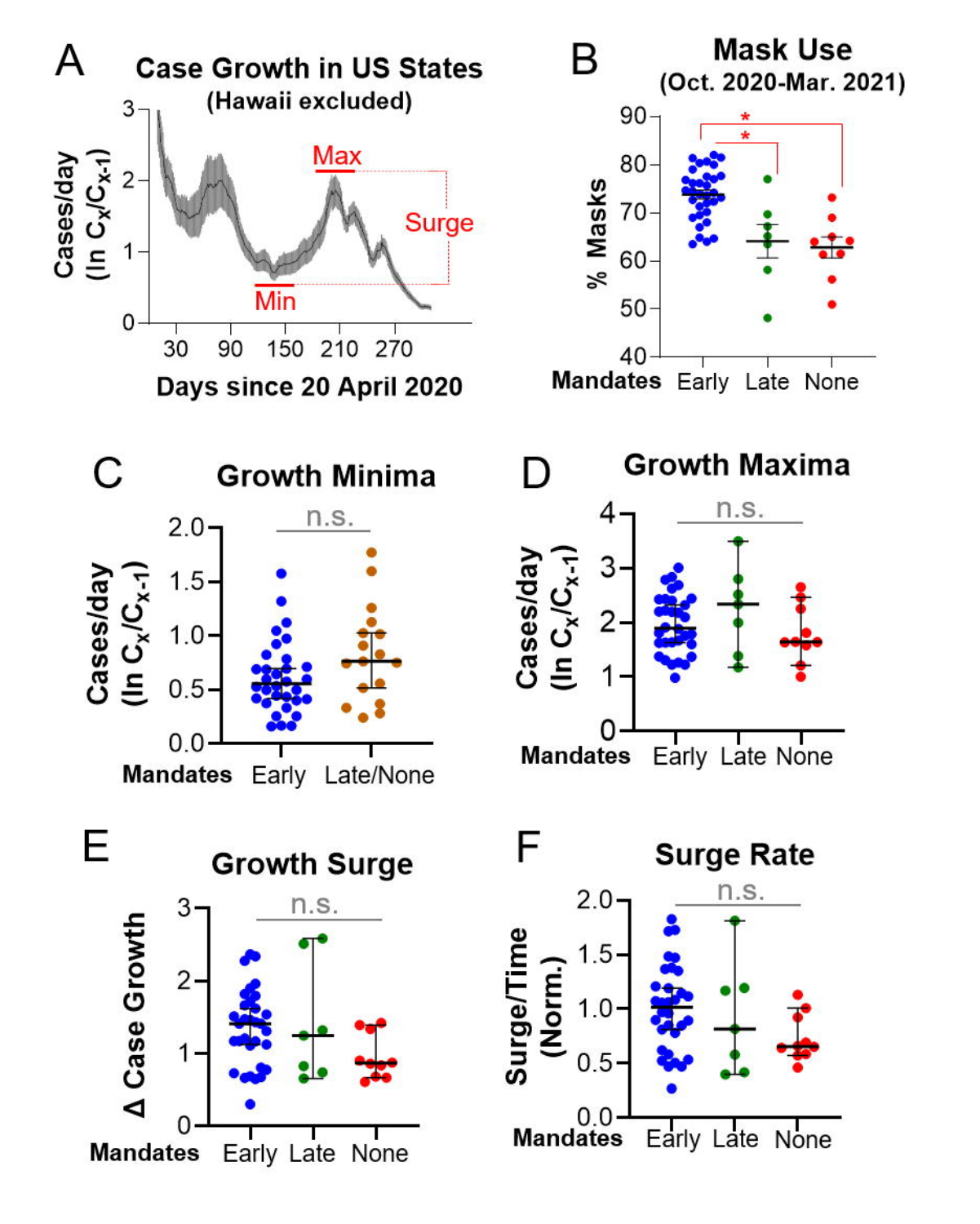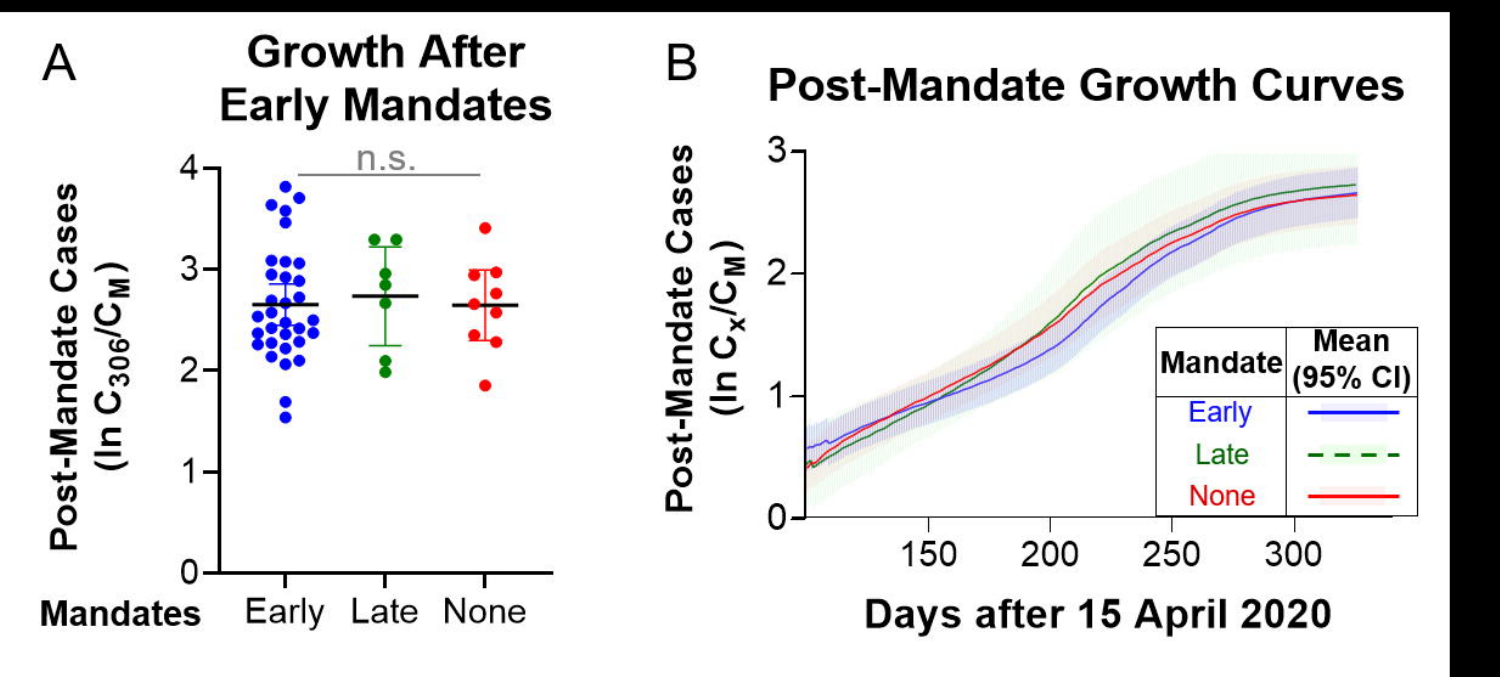